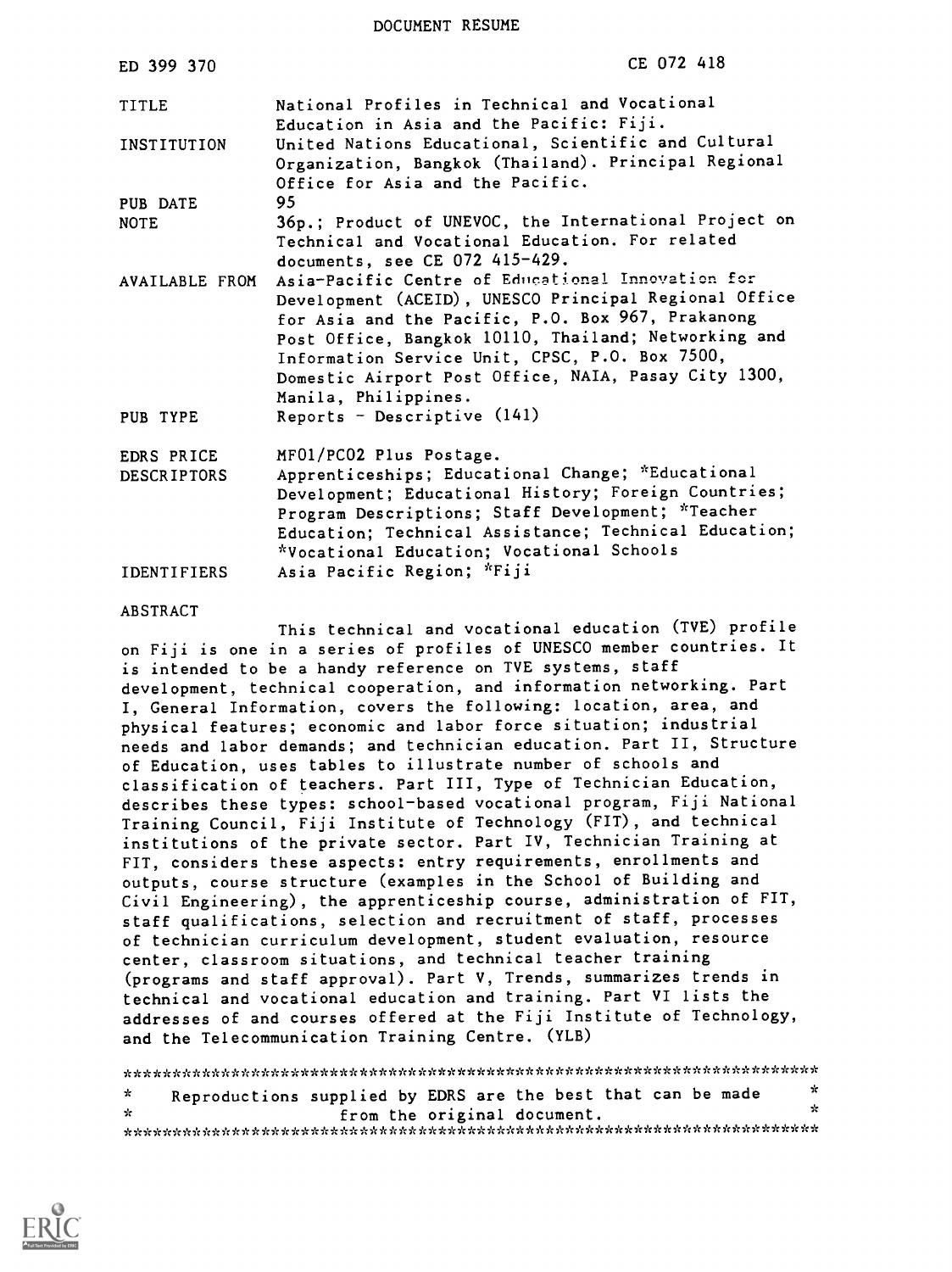# NATIONAL PROFILES IN TECHNICAL AND VOCATIONAL EDUCATION IN ASIA AND THE PACIFIC

Fiji

# UNEVOC

International Project on Technical and Vocational Education

 $\bar{\phantom{a}}$ 

ED 399 370

814 CLO-

U.S. DEPARTMENT OF EDUCATION Office of Educational Research and Improvement EDUCATIONAL RESOURCES INFORMATION

- ../docum ent CENTER (ERIC) <sup>O</sup> os ent has been reproduced as received from the person or organization originating it
- O Minor changes have been made to improve reproduction quality.
- Points of crew or opinions stated in this doCu ment do not necessarily represent official OERI position or policy.

'PERMISSION TO REPRODUCE THIS MATERIAL HAS BEEN GRANTED BY

ana Han

-0 THE EDUCATIONAL RESOURCES NFORMATION CENTER (ERIC)."

# BEST COPY AVAILABLE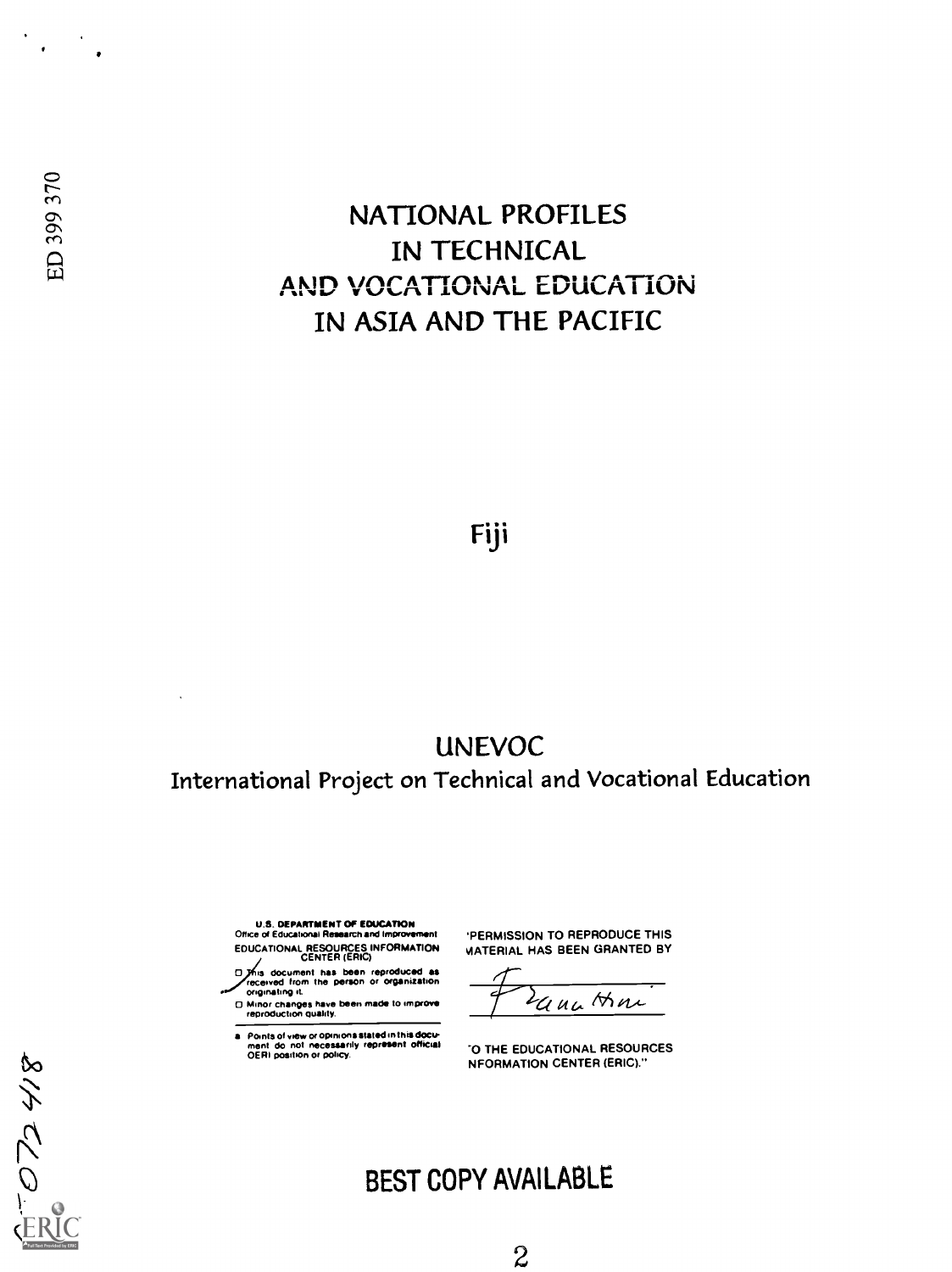# 76-y - V.,  $9$   $1$   $1$   $1$   $1$   $1$   $1$



 $\mathcal{G}_\mathcal{A}$  , we have a set of  $\mathcal{G}_\mathcal{A}$  . It is not the set of  $\mathcal{G}_\mathcal{A}$  . It is not the set of  $\mathcal{G}_\mathcal{A}$ 

 $\mathcal{L}$  , and  $\mathcal{L}$  , and  $\mathcal{L}$  , and  $\mathcal{L}$ 

,,- ,.. . ..., .. . 4; , , . : - .1

,':' ,:stal;456 4 WI Mfitligt  $\mathbb{Z}_2 \not\cong \mathbb{Z}_2 \cup \mathbb{Z}_2 \cup \mathbb{Z}_2 \cup \mathbb{Z}_2 \cup \mathbb{Z}_2 \cup \mathbb{Z}_2$  . Tot technicially following  $\mathbb{Z}_2 \not\cong \mathbb{Z}_2 \otimes \mathbb{Z}_2$ 

..,. et 1,,e7:: - , .-- . . -. ':. ';''i ' -- .-":: ,,I=.0.,. UNESCO PRINCIPAL REGIONAL: OFFICE FOR ASIA AND THE PACIFIC, BANGKOK, 1995. A.::

 $\overline{3}$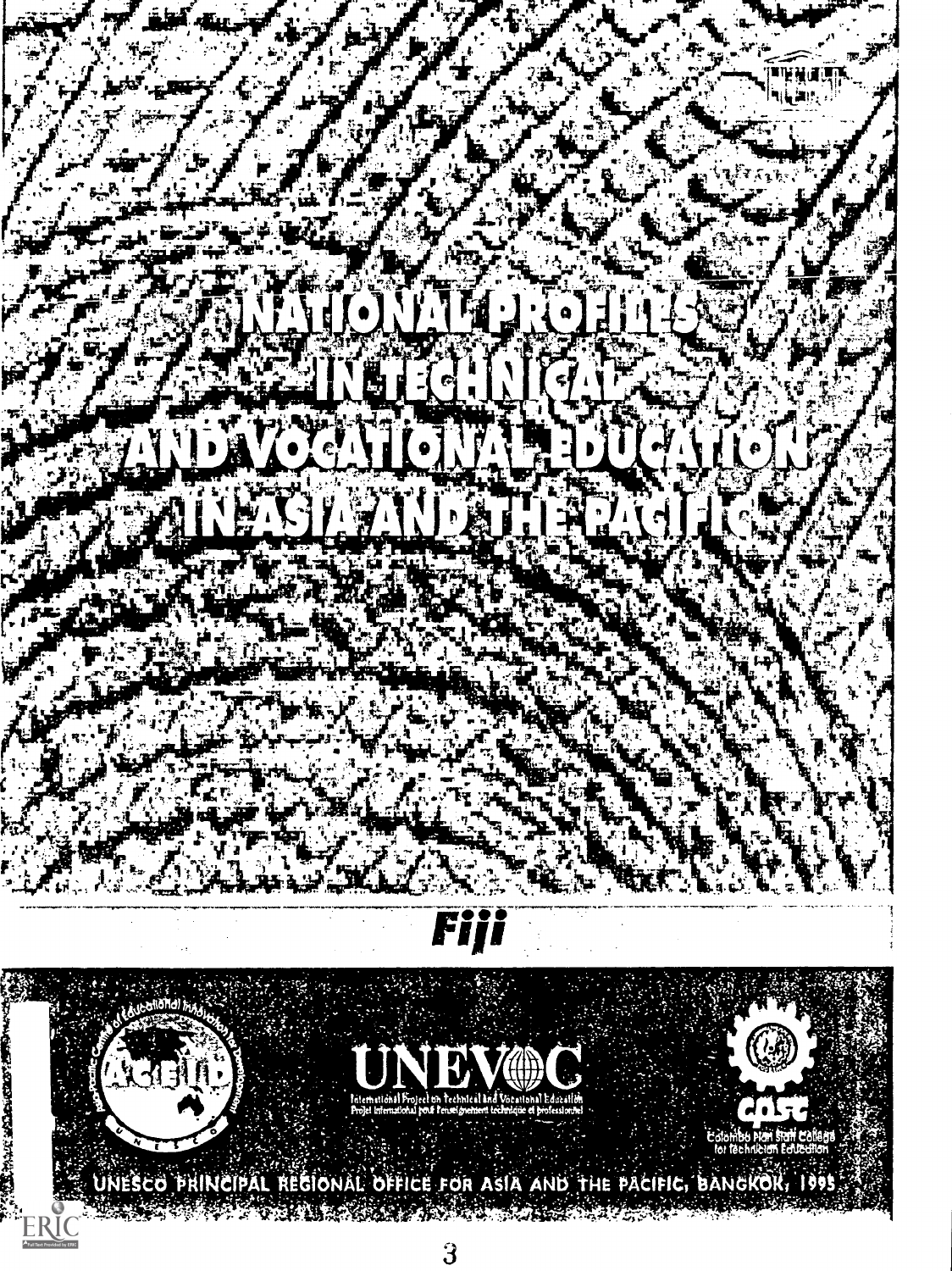This volume is one of a series of member country profiles on Technical and Vocational Education of the following member countries:

AFGHANISTAN AUSTRALIA BANGLADESH BHUTAN PEOPLES REPUBLIC OF CHINA FIJI INDIA INDONESIA ISLAMIC REPUBLIC OF IRAN JAPAN REPUBLIC OF KOREA

MALAYSIA MYANMAR NEPAL ISLAMIC REPUBLIC OF PAKISTAN PAPUA NEW GUINEA PHILIPPINES SINGAPORE SRI LANKA THAILAND SOCIALIST REPUBLIC OF WET NAM

© UNESCO 1995

Published by the UNESCO Principal Regional Office for Asia and the Pacific P.O. Box 967, Prakanong Post Office Bangkok 10110, Thailand

Printed in Thailand

Copies of this publication are available upon request from (i) Asia-Pacific Centre of Educational Innovation for Development (ACEID), UNESCO Principal Regional Office for Asia and the Pacific, P.O. Box 967, Prakanong Post Office, Bangkok 10110, Thailand, and (ii) Networking and Information Service Unit, CPSC, P.O. Box 7500, Domestic Airport Post Office, NAIA, Pasay City 1300, Manila, Philippines.

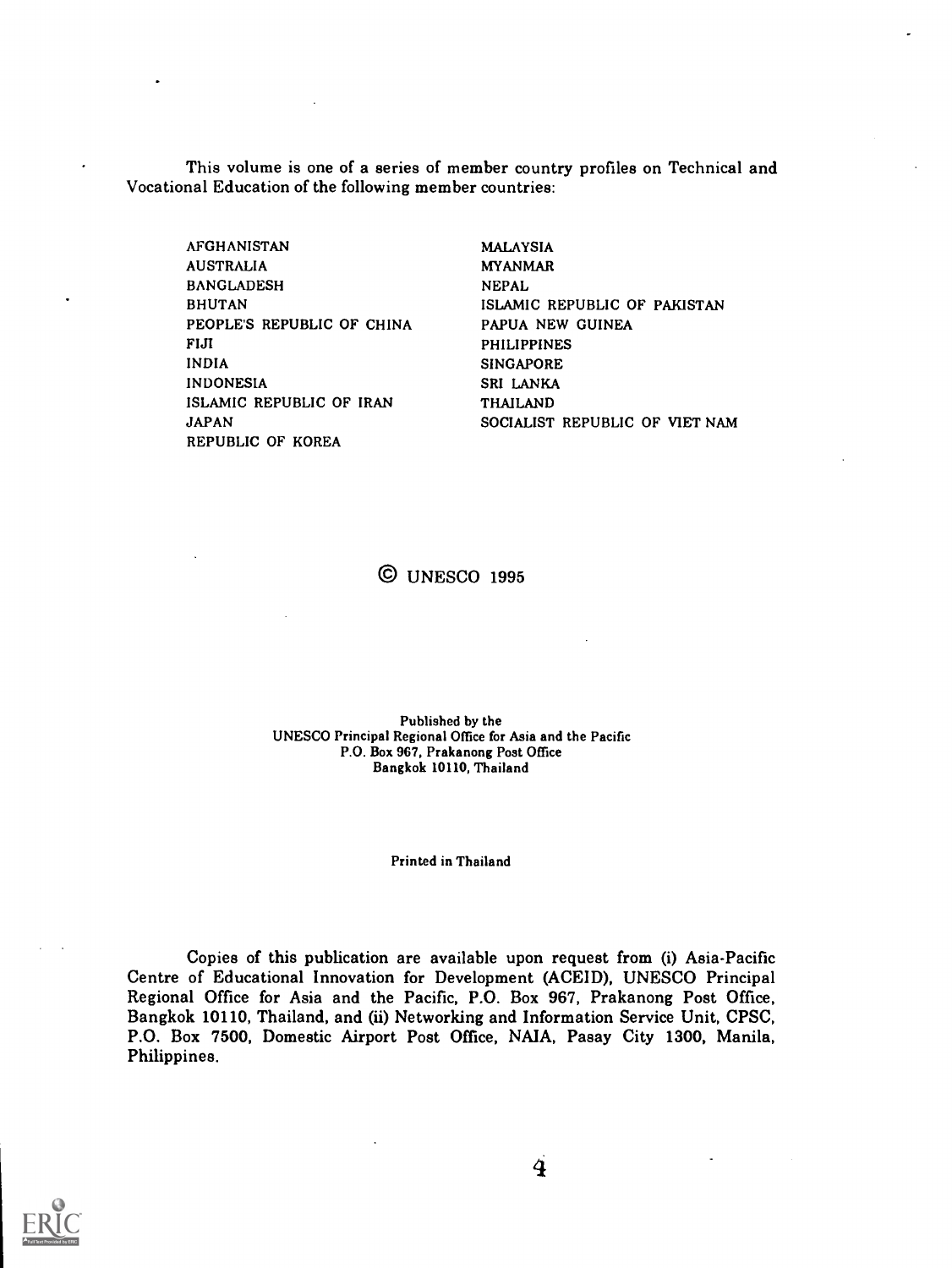# TABLE OF CONTENTS

#### Foreword

 $\ddot{\phantom{a}}$ 

 $\cdot$ 

| Part I     | $\ddot{\cdot}$ |                  |                                                    |
|------------|----------------|------------------|----------------------------------------------------|
|            |                | 1.1              |                                                    |
|            |                | 1.2              |                                                    |
|            |                | 1.3              |                                                    |
|            |                | 1.4              |                                                    |
| Part II    | ÷              |                  |                                                    |
|            |                |                  |                                                    |
|            |                | $2.2\phantom{0}$ |                                                    |
| Part III : |                |                  |                                                    |
|            |                | 3.1              |                                                    |
|            |                | 3.2              |                                                    |
|            |                | 3.3              |                                                    |
|            |                | 3.4              |                                                    |
| Part IV:   |                |                  |                                                    |
|            |                | 4.1              |                                                    |
|            |                | 4.2.             |                                                    |
|            |                | 4.3              | Course Structure (Examples in the School of        |
|            |                | 4.4              |                                                    |
|            |                | 4.5              |                                                    |
|            |                | 4.6              |                                                    |
|            |                | 4.7              |                                                    |
|            |                | 4.8              | Processes of Technician Curriculum Development  21 |
|            |                | 4.9              |                                                    |



 $\mathcal{L} \times \mathcal{L}$ 

 $\ddot{\phantom{a}}$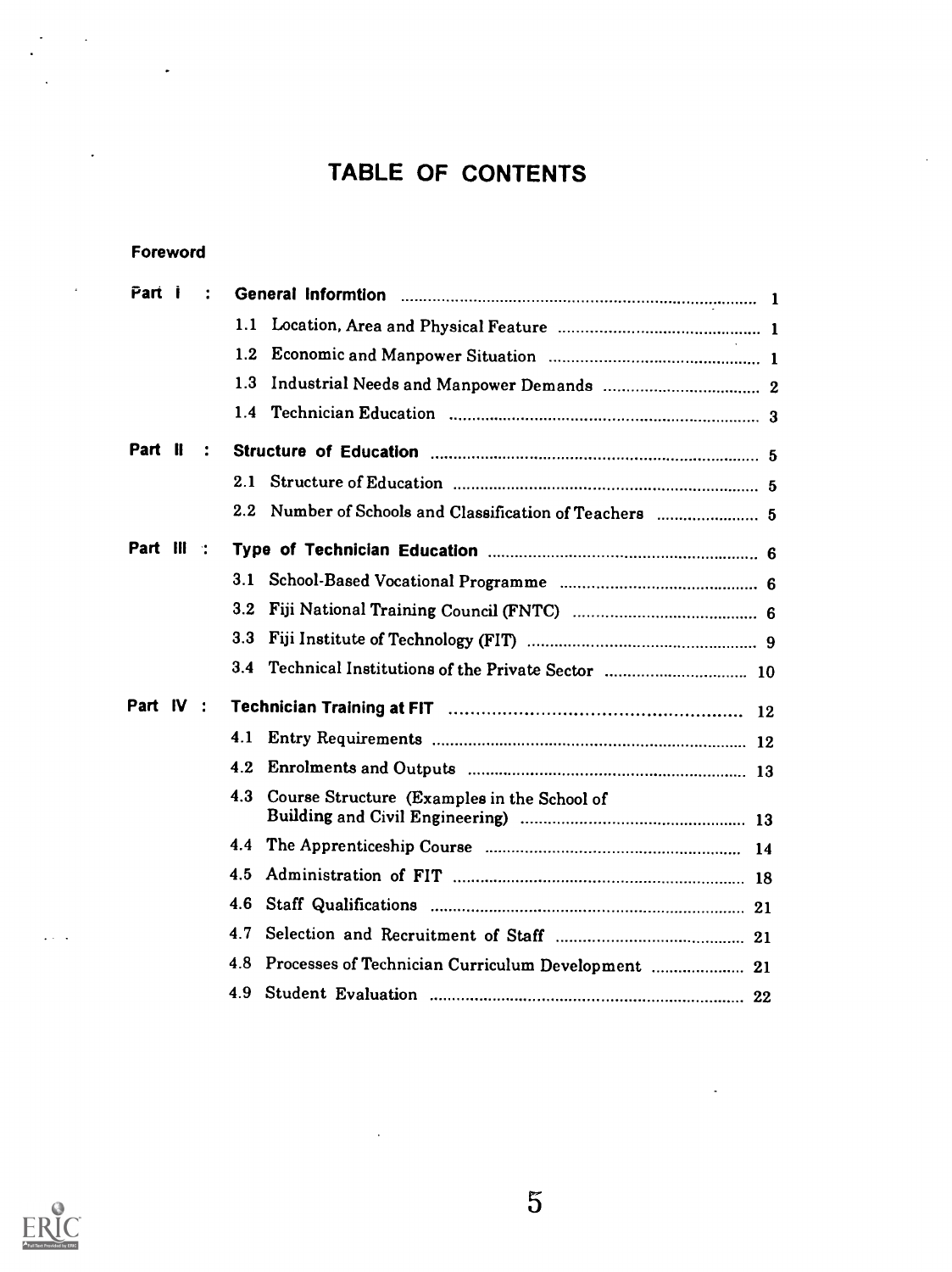# TABLE OF CONTENTS (cont'd)

|  | Part IV : Technician Training at FIT (cont'd) |  |  |  |  |
|--|-----------------------------------------------|--|--|--|--|
|  |                                               |  |  |  |  |
|  |                                               |  |  |  |  |
|  |                                               |  |  |  |  |
|  |                                               |  |  |  |  |
|  |                                               |  |  |  |  |
|  |                                               |  |  |  |  |
|  |                                               |  |  |  |  |
|  | 6.1                                           |  |  |  |  |
|  | 6.2                                           |  |  |  |  |
|  |                                               |  |  |  |  |



 $\ddot{\phantom{0}}$ 

 $\ddot{\phantom{0}}$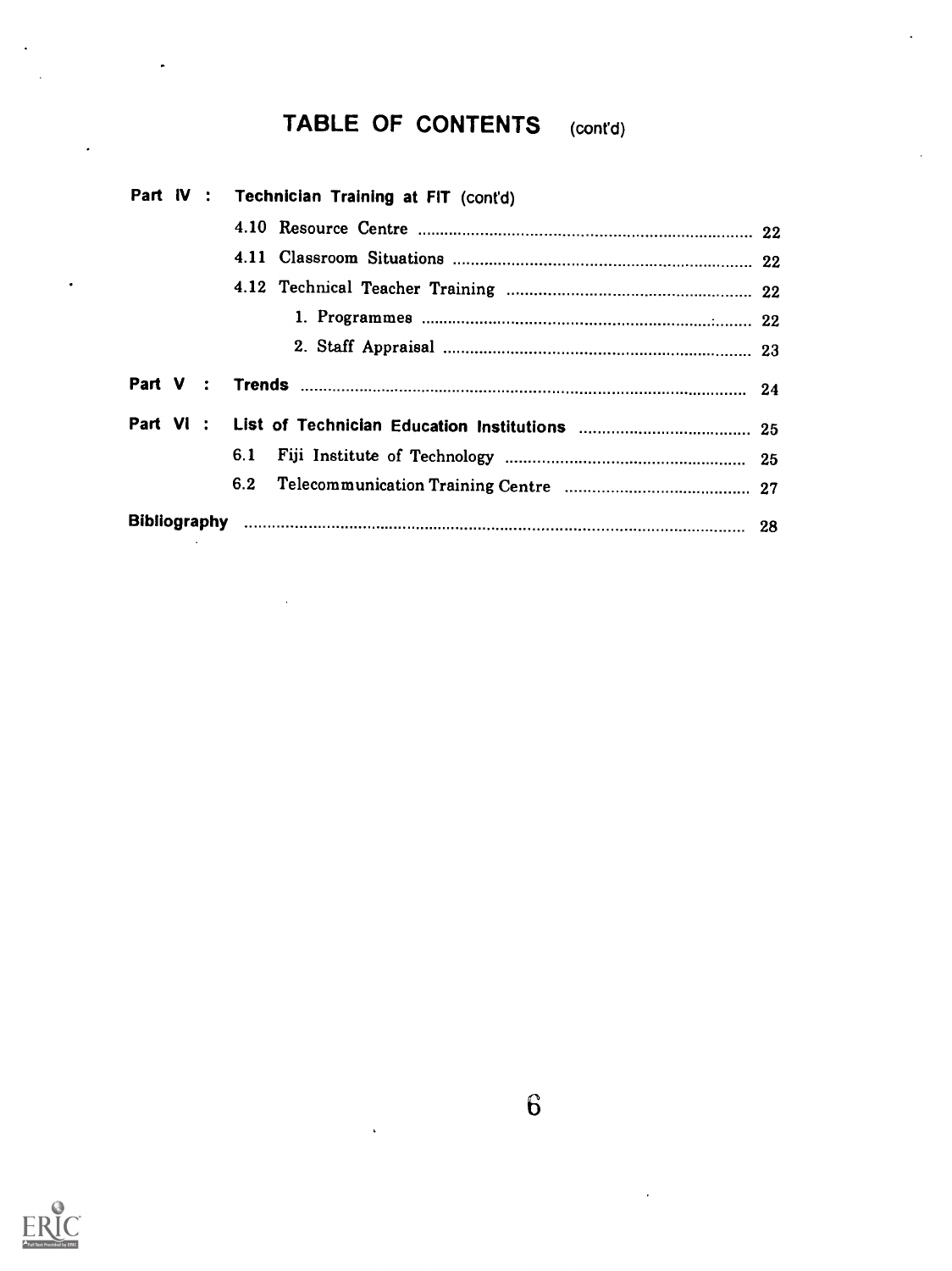#### FOREWORD

Technical and vocational education has always been an important component of UNESCO's consecutive Medium Term Plans. The basic objective of this programme is to support the efforts of Member States to link education systems more closely to the world of work and to promote the expansion and improvement of technical and vocational education in the light of changing employment needs.

The Colombo Plan Staff College for Technician Education (CPSC) also dedicates itself primarily to enhancing the growth and development of the technician education systems in its member countries which are located in the Asia and Pacific region. Its programmes, projects and activities are geared to provide the needed impetus for the professional development of senior level personnel involved in technician education development efforts.

UNESCO has launched an International Project on Technical and Vocational Education (UNEVOC) as of 1992 in co-operation with the Government of Germany, ILO, FAO, UNDP and NGOs interested in the reform of technical and vocational education. This project focuses on exchanging information, research and experiences on policy and programme issues in technical and vocational through a network of cooperating institutions.

In a spirit of co-operation between UNESCO and CPSC, under UNEVOC, an attempt is being made to compile and publish studies on the development of technical and vocational education in Member States in the form of TVE profiles of 21 countries. It is hoped that this series will serve as a handy reference information on TVE systems, staff development, technical co-operation and information networking. These studies have been possible because of the full co-operation to UNESCO PROAP and CPSC by all concerned in the Member States.

The opinion expressed in this study are those of the authors and do not necessarily reflect the position of UNESCO and CPSC in this regard. This profile on Fiji was prepared by Prof. Takashi Uematsu, Seconded Faculty Member to CPSC by the Government of Japan.

C.K. Basu Director, CPSC

Victor Ordonez Director, UNESCO PROAP

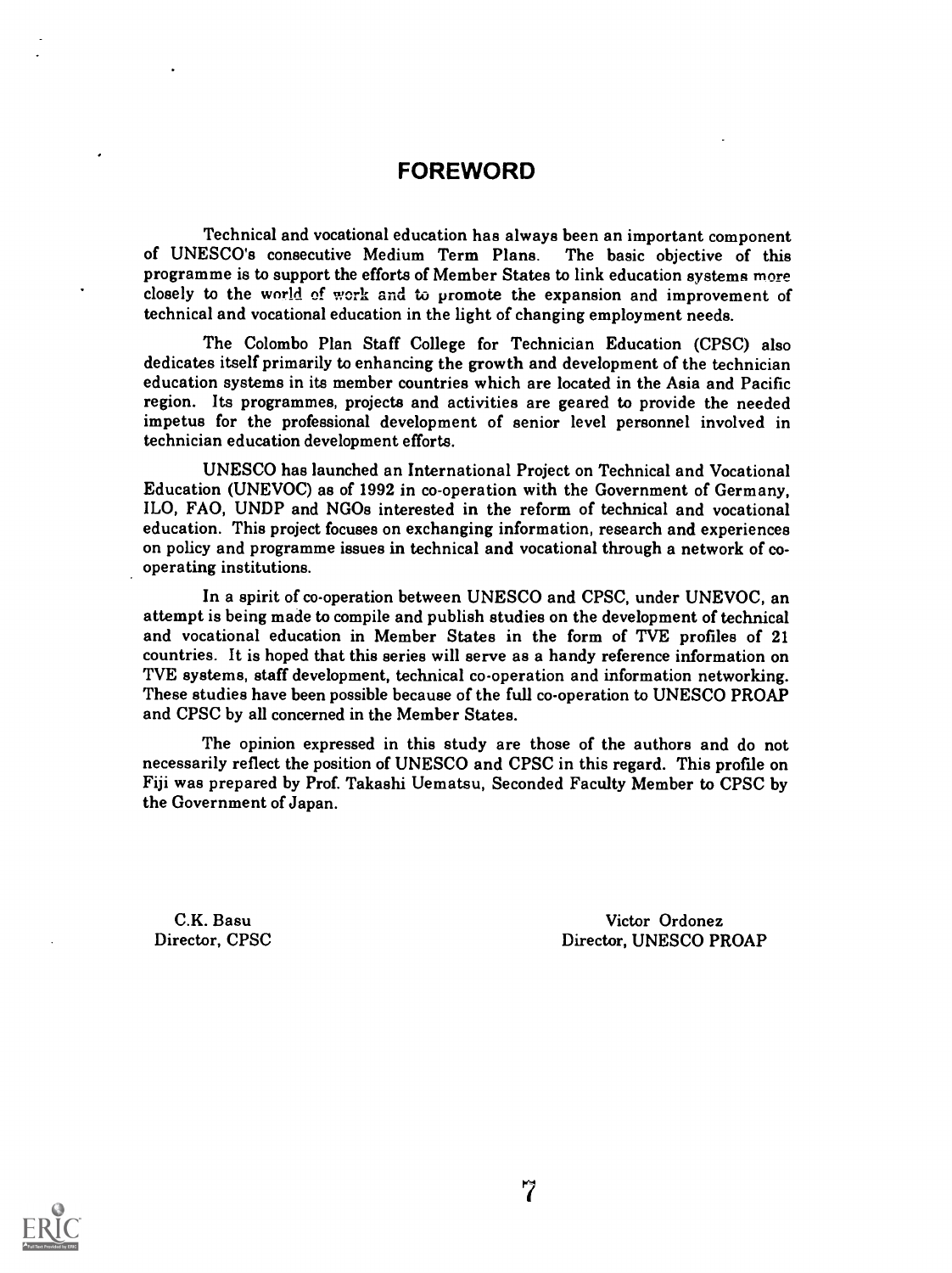#### Part <sup>I</sup>

#### GENERAL INFORMATION

#### 1.1 Location, Area and Physical Features

Fiji is situated in the hub of the South West Pacific. It is made up of about 332 islands which vary in size from 10,000 sq km to tiny islets, a few meters in circumference. About a hundred of these islands are usually inhabited while most of the remaining islands, which are sufficiently large in area are used for temporary residence or for occasional plantation.

Fiji is located between longitudes 174 degrees east and 177 degrees west and latitudes 15 degrees and 22 degrees south. The 180th meridian apparently passes through the Fiji Group, but the international date line is adjusted so that the entire archipelago, together with the neighbouring island kingdom of Tonga may conveniently fall into the same time zone. Fiji occupies a total land area of 18,272 sq km Viti Levu and a Vanua Levu are the two main islands with an area of 10,429 and 5,556 sq. km. respectively.

Fiji became independent in 1970 as a Dominion within the Commonwealth of Nations with a constitution based on the "Westminister" model. Following the two coups constitutional status of the country changed in 1987 when it was declared a Republic with a President as Head of State. An Interim Government, charged with restoring economic stability and returning the country to a parliamentary system had run the country for almost five years. Considerable success has been achieved in restoring the economy and a new constitution was promulgated in July 1990 and the General Elections in June 1992 put into Parliament an elected Government.

The latest population census held in 1986 recorded Fiji's population at 715,375. This was an increase of 127,307 over the 1976 population giving an average annual population growth rate of 2.0 per cent per annum over the ten years.

There is ethnic diversity in Fiji where two major races the Fijians (46 per cent) and the Indians (48.7 per cent) make up 94.7 per cent of the total population while the remaining 5.3 per cent comprises Europeans, Chinese and other Pacific Islanders.

#### 1.2 Economic and Manpower Situation

Fiji's economic and manpower situation changed abruptly following two coups in 1987 which interrupted a long period of political stability temporarily disrupted the economy and led to a sharp reduction in investment, employment and incomes.



1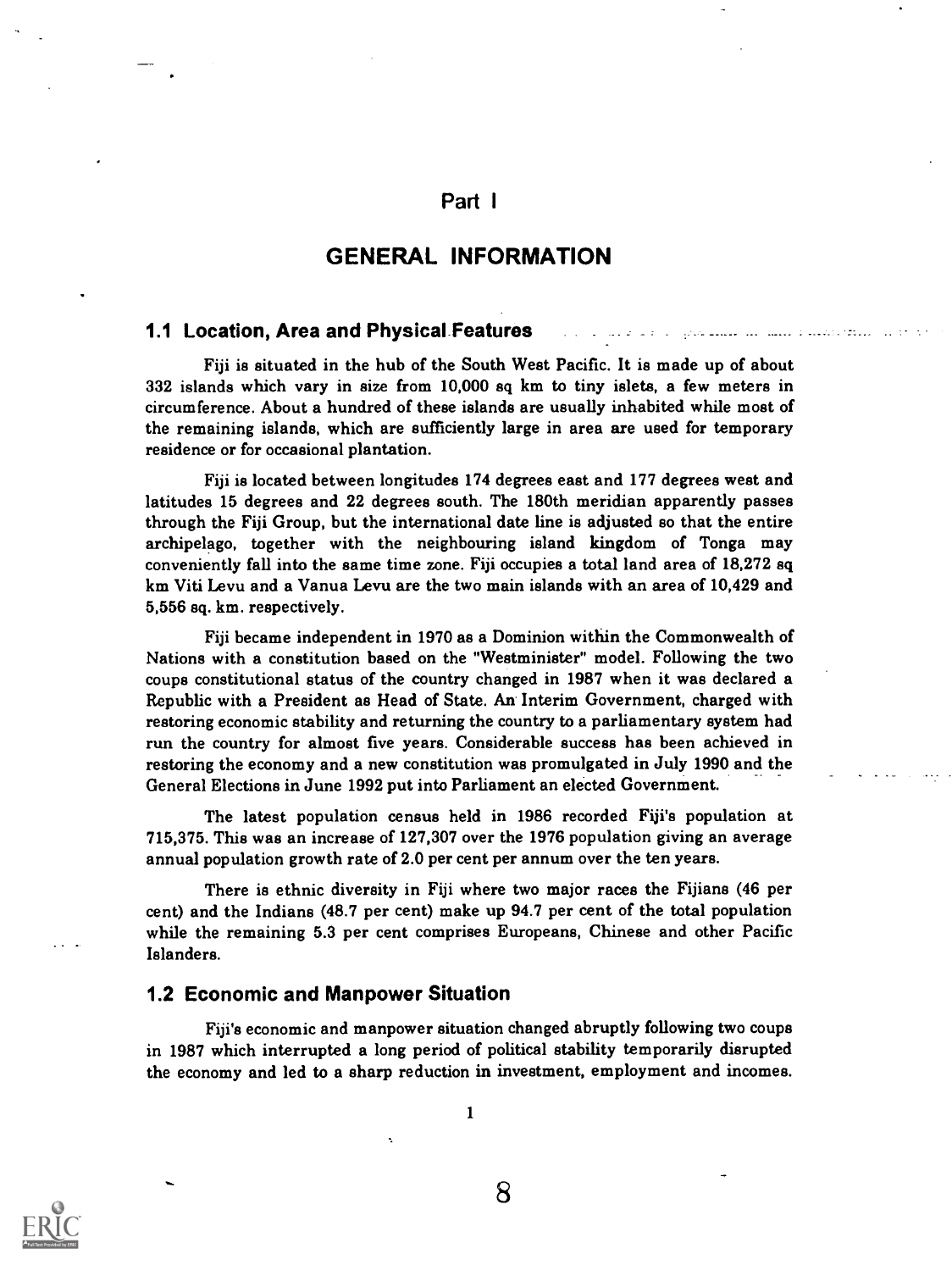Due to emigration resulting from the changed political situation, the population of Fiji fell in 1987 for the first time in 50 years. Since the coups, however, substantial progress has been made toward restoration of more normal economic conditions. There was a major economic recovery in 1989 and population growth has continued. Nevertheless, the developments of the post-coups period have important manpower implications.

The most salient feature of the manpower situation following the political changes in 1987 is the emigration of approximately 6000 persons per year between 1987 and 1990. A substantial portion of the emigrants fall within the occupations classification of professional, technical, administrative, managerial, clerical and supervisory personnel. This represents a substantial loss of human capital. This pattern of emigration is continuing although indications are that the rate of emigration may be declining.

The second most salient feature of the manpower situation of the post-coup era is a significant shift in economic development strategy from an inward-looking to export oriented approach. Government has embarked on a stabilization and structural adjustment programme centred on strengthening competitiveness by providing an economic environment conducive to private sector investment and growth. In addition to macro-economic stabilization measures and tax reform, there are three key elements of the programme which have direct ramifications for manpower planning.

These are:

- 1. Trade Reforms
- 2. Foreign Investment and Export Promotion and
- 3. Public Enterprise Reform.

#### 1.3 Industrial Needs and Manpower Demands

The employment situation has closely followed the economic situation. The coup - year of 1987 represented a high unemployment followed by a rapid recovery in 1988. The post-coup period has seen a steady decline in unemployment. Although unemployment among the better educated and trained work force was regarded a problem in the mid 1980's, it became low during the post-coup period. Three factors account for low unemployment in recent years. Firstly, once recovery got underway after the economic decline the increases in capacity utilization enabled rapid increases in employment. Secondly, the high emigration had created many vacancies into which job seekers have been absorbed and thirdly the new economic environment has stimulated entrepreneurial activity and resulted in the creation of new jobs.

The new economic development strategy, involving a shift towards a more outward looking, export-oriented approach will lead to changes in the economic structure. As the economy is opened and protection falls, whole sectors which have survived under protection will face international competition.

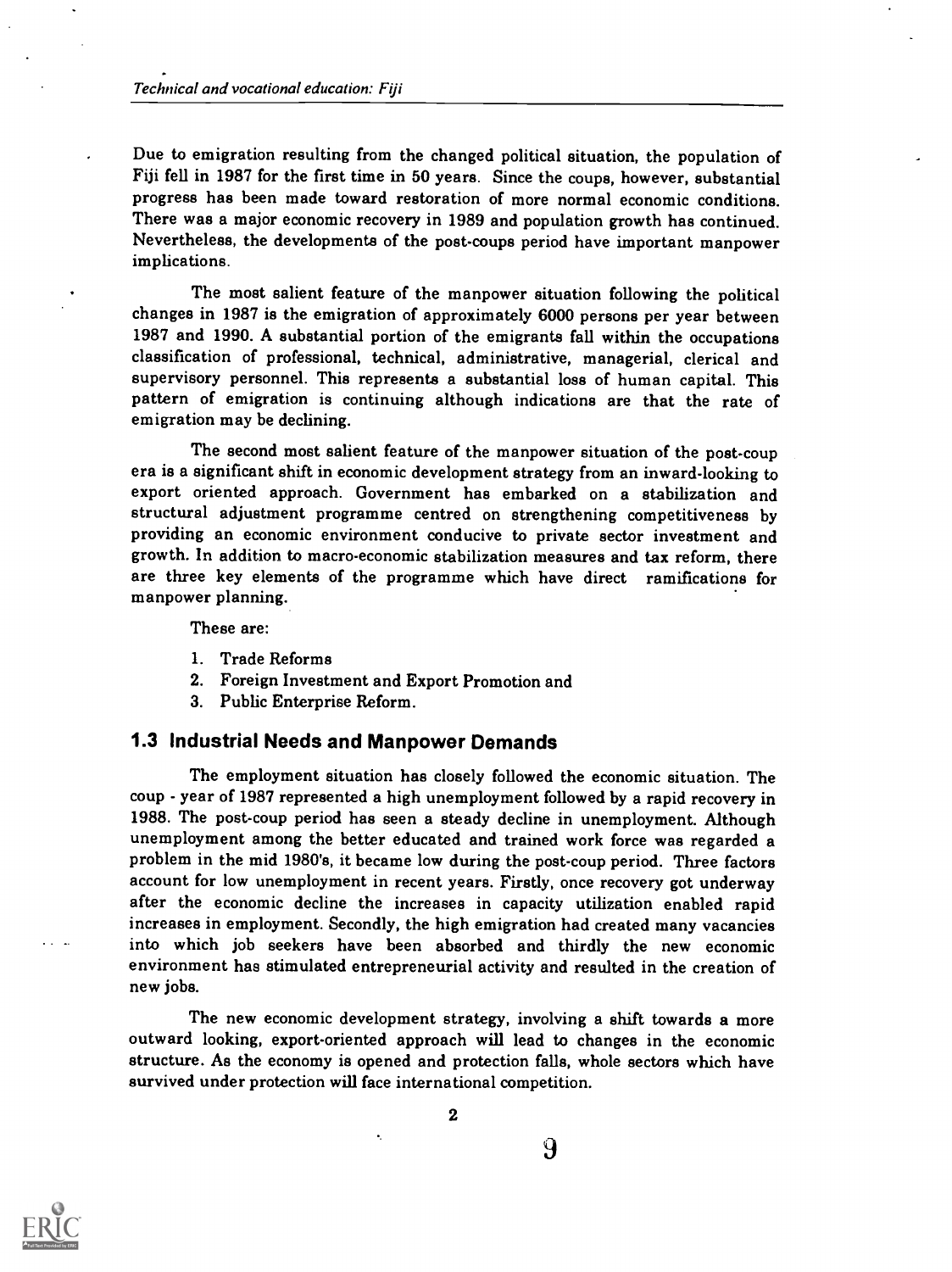Deregulation will allow competitive areas to develop, as resources move out of less competitive areas and move into more competitive areas. Manufacturing is expected to be the major sector benefiting from trade reforms. In the search for competitiveness, new and more efficient technologies will be introduced, new products will be manufactured, and new markets will be opened.

One recent study estimated that about 13,500 new workers would be required each year from 1993 through 1998 to meet the growing needs of industry. These figures take into consideration the expected emigration, work-force attrition and the expected development of new jobs in the country. The estimates were reviewed and confirmed by the Fiji National Training Council. However, in other official documents produced by the Ministry of Finance and the Central Planning Office, the total figures range from 6,000 to 10,000 new employees each year from 1993 through year 2000. The World Bank considered the high estimate (13,500) to be perhaps too optimistic as the economy would have to sustain a high level of foreign capital investment to produce such a large number of new jobs. On the other hand. the estimate of 6,000 new jobs was considered too conservative over the medium to long term, as the economy since 1987 has demonstrated a sustained growth rate that put on more demand than originally estimated. Therefore, a moderate estimate of 8,500 new employees per year is viewed to be appropriate.

Although the above data provides a moderate estimate of labour demand over the next five years or so, it does not provide information on the skill levels of the work force. This information is essential for planning in TVET. A recent survey of employers sponsored by the Fiji National Training Council has, however, provided an estimate of the skill levels of the workers needed which is similar to the requirements of most developing nations.

From this distribution, it is estimated that, as from 1993 though to 1998, each year, there will be a need for an increase of about 4,600 low to medium level skilled workers, 2,500 higher level skilled workers and technicians, 1,200 professionals and engineers, and 100 managers/others.

#### 1.4 Technician Education

As the economy becomes more outward-looking and export oriented, and as growth is driven by more private sector investment, new knowledge and skills will be required. Although new knowledge and skills are required in any dynamic economy, the requirements in the present case will be exceptional for two reasons. First the substantial brain drain that Fiji still faces and will continue to face in the near future necessitates manpower replacement levels far higher and greater than in the past. Second, the rapid change in direction of the economic development strategy since 1987, and the consequent changes in technology and composition of the output, will necessitate not only increases in manpower requirements but also changes in composition.

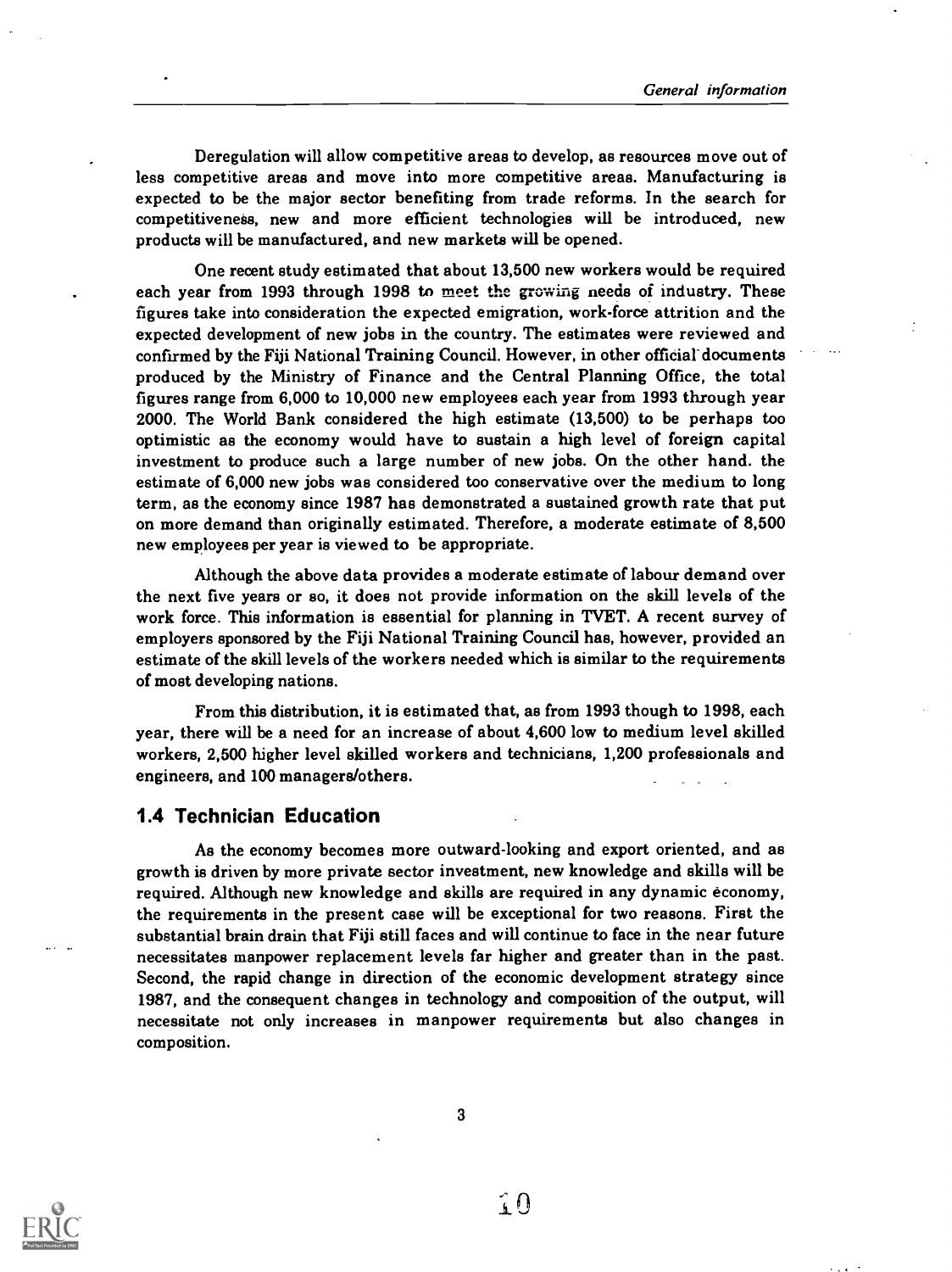To meet the above increased technician education requirements the following action is underway:

- Upgrading of the Fiji Institute of Technology (FIT)
- Establishment of two Secondary Technical and Vocational Centres each with 500 to 600 students enrolment capacity.
- Establishment of TVE facilities at an existing Secondary School site (Ratu  $\bullet$ Kadavulevu School)
- Strengthening of the Fiji College of Advanced Education
- Improving efficiency in general education
- Upgrading Pre-School services  $\bullet$
- Consolidation of Form 7 Education

The upgrading of FIT involves giving it greater autonomy to enable it respond more positively to the job market as the main source of technical skills for the economy and to offer a wider range of courses at certificate and diploma levels and ultimately at degree level in selected areas.

This change should be accompanied by investment in facilities and staff to upgrade the quality of its output. It is proposed to draw up a plan for the renovation of existing facilities and equipment and the introduction of the equipment. Assistance would also be sought for operational expertise to improve curriculum preparation, administrative support and other operational functions. A programme of staff upgrading would also be introduced.

FIT has between 5.10 per cent staff shortage annually and the need to upgrade the quality of teachers are pressing issues that must be addressed. The granting of autonomy to FIT will offer a number of opportunities to improve the situation somewhat, but there will continue to be a pressing need to train more and better teachers for higher levels of technology.

To upgrade FIT to polytechnic status it is estimated that about 100 lecturers and senior lecturers/administrators would require four years of fellowship training, leading to at least a four year college degree. An additional 40 persons would be trained additionally to reach a masters degree level.

The review of vocational education centres and new possibilities for vocational education in the future is of particular importance to the support of the national economic development effort as there is a need to establish a viable capacity to train low and medium level skilled workers at secondary school level.



<sup>4</sup> '1.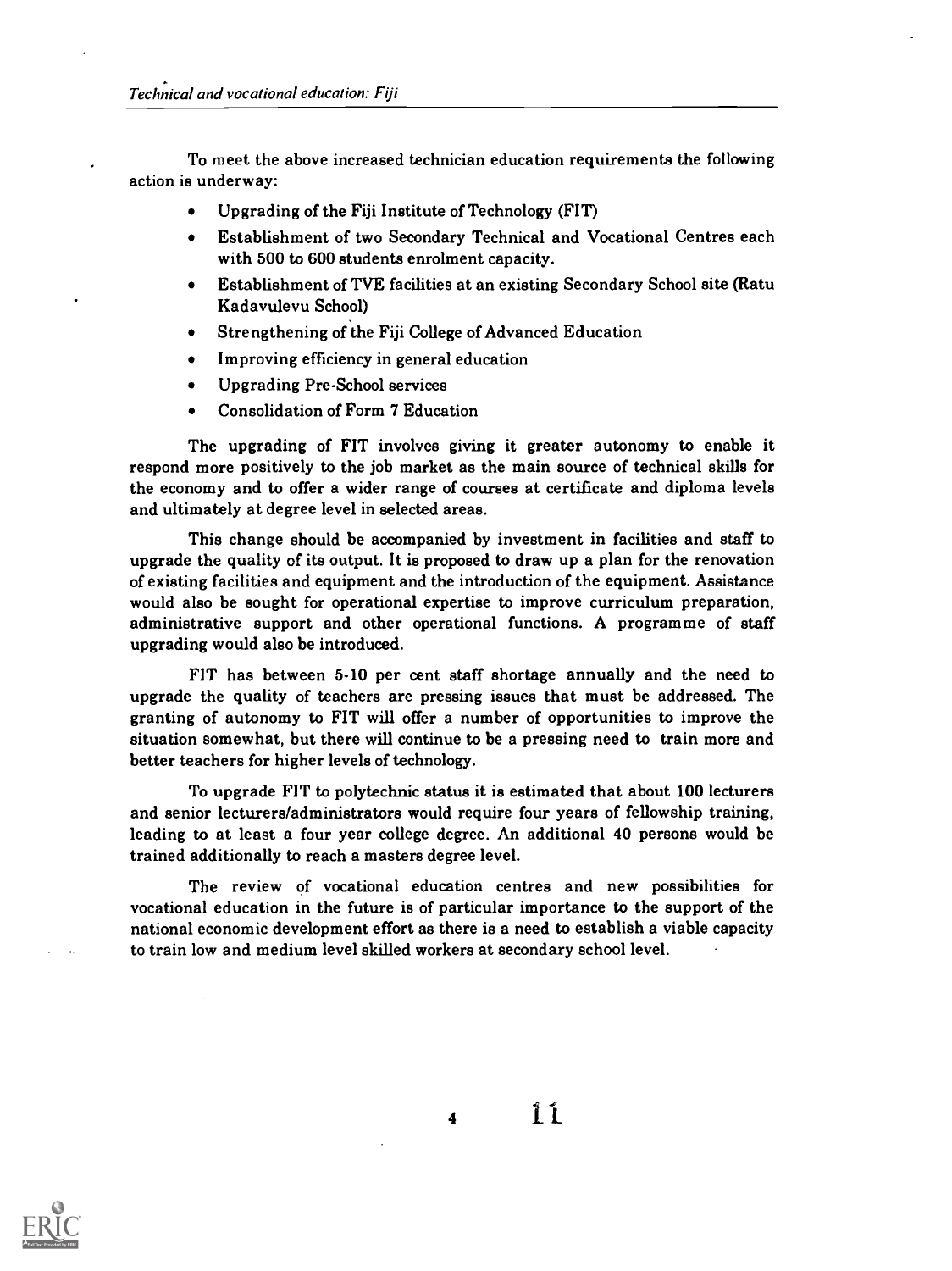# Part II

# STRUCTURE OF EDUCATION

# 2.1 Structure of Education

Structure of education is shown in the chart on page 18.

# 2.2 Number of Schools and Classification of Teachers

| Year | Primary | Secondary | Technical<br>Vocational | <b>Teacher</b><br><b>Training</b> | <b>Total</b> |
|------|---------|-----------|-------------------------|-----------------------------------|--------------|
| 1982 | 661     | 137       | 37                      | 4                                 | 893          |
| 1983 | 660     | 148       | 37                      | 3                                 | 840          |
| 1984 | 665     | 139       | 36                      | 3                                 | 843          |
| 1985 | 668     | 139       | 42                      | 3                                 | 852          |
| 1986 | 672     | 140       | 40                      | 3                                 | 855          |

Table II-1 Number and Type of Schools (Social Indicators for Fiji)

Table II-1 Classification of Teachers in 1986

| Classification                                          | Primary | Secondary | Technical<br><b>Vocational</b> | <b>Teacher</b><br>Training | Total |
|---------------------------------------------------------|---------|-----------|--------------------------------|----------------------------|-------|
| <b>Trained Teachers in Government</b><br><b>Service</b> | 4.228   | 1,939     | 146                            | 16                         | 6,329 |
| Trained Teachers in Non-<br><b>Government Service</b>   | 64      | 237       | 24                             | 17                         | 342   |
| Untrained (Licensed)                                    | 30      | 416       | 52                             | 1                          | 499   |
| Part-time Grant-in-Aid Teachers<br>Trained              |         | 63        |                                |                            | 63    |
| Part-time Grant-in-Aid Teachers<br>Untrained            |         | 24        |                                | ٠                          | 24    |
| Overseas Volunteer Teachers<br>Trained                  |         |           |                                |                            |       |
| Overseas Volunteer Teachers<br>Untrained                |         | 23        |                                | $\bullet$                  | 24    |
| Total                                                   | 4,322   | 2.702     | 223                            | 34                         | 7.281 |

5



# BEST COPY AVAILABLE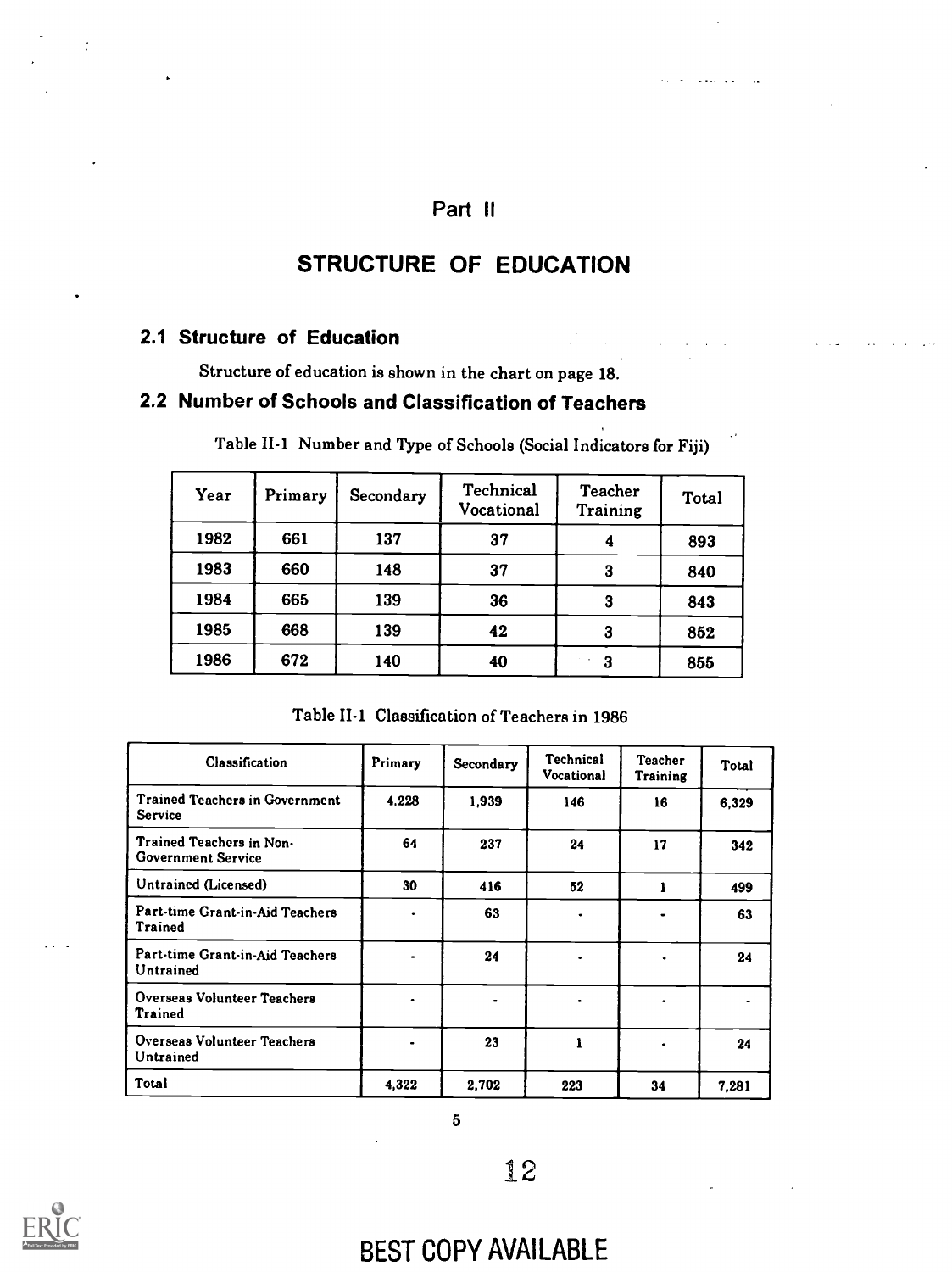### Part III

# TYPES OF TECHNICIAN EDUCATION

#### 3.1 School-Based Vocational Programme

The school-Based Vocational Programme offers an alternative course of study to students and adults who do not respond well to formal academic education. It is a practical oriented course designed to prepare young men and women to lead better and more satisfying life.

The aims of the programme are:

- To prepare individuals to learn continuously and develop basic technical skills and proper attitude to life;
- To provide necessary means to develop the capacity in the students for decision making with minimum supervision;
- To develop necessary qualities for active and intelligent participation to team work and leadership in the community;
- To provide opportunity to young men and women to develop skills for selfemployment through programme training in technical and vocational subjects.
- Major components of the programme: Building Craft, Agriculture; Light Engineering and Home Craft. In addition to the above, English, Mathematics and Culture are taught as part of the total programme.

Number of centres: 29 Number of students: About 800

#### 3.2 Fiji National Training Council (FNTC) (Handbook '92)

The role of the Fiji National Training Council is to provide non-formal training to those already in employment with a view to upgrading the skills already possessed by the tradesmen.

The objectives of the Council are to ensure that:

- a) The available resources and facilities are co-ordinated to provide an adequate supply of persons with the requisite skill, knowledge and experience for employment.
- b) The nature, quality and efficiency of training are to meet the needs of employers and employees.

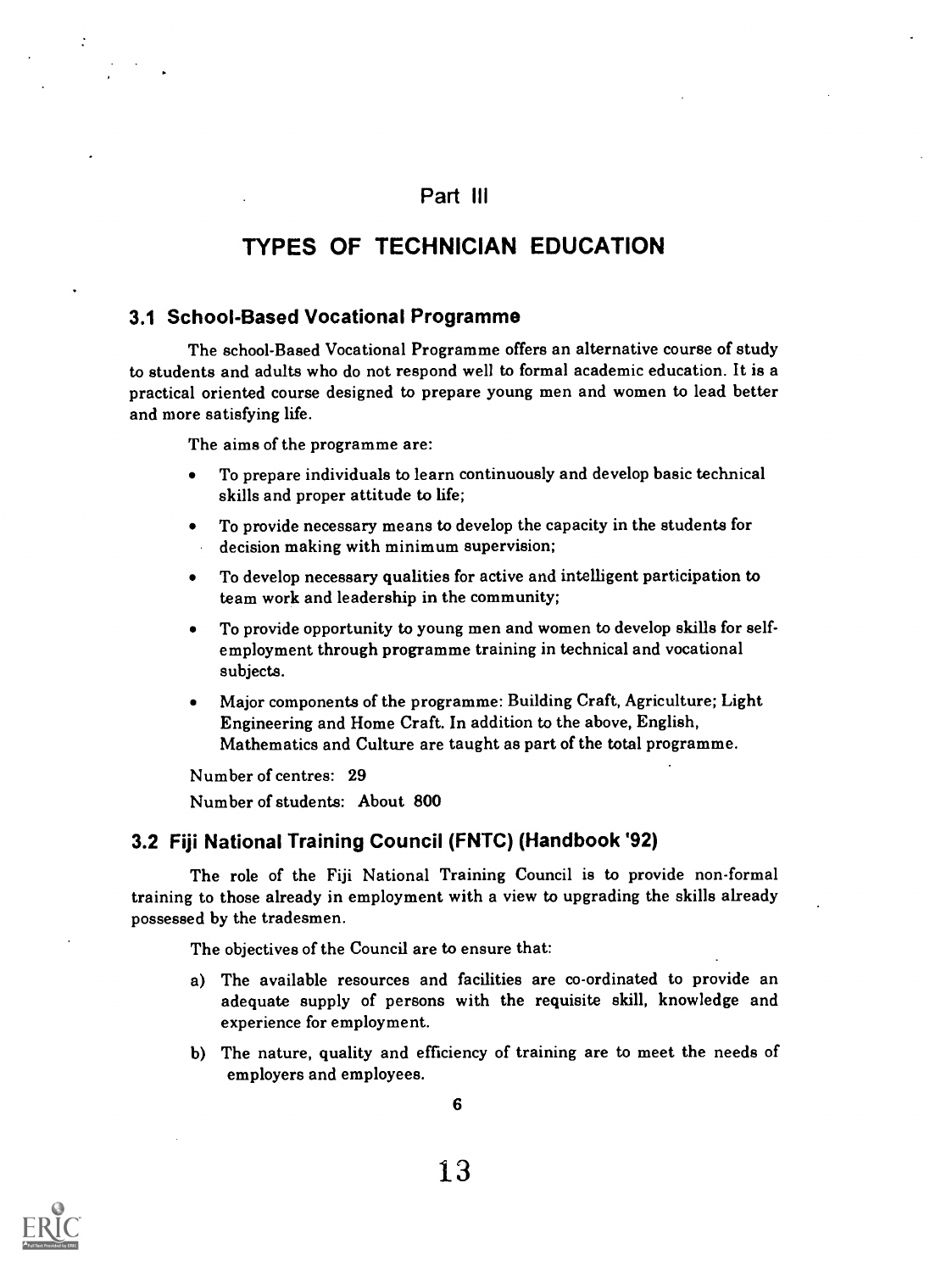c) The cost of training and administration are shared equitably between employers.

The basic concept of the training system is the modular unit. The necessary modules are selected as required by the specific training need.

N.T.C. is so structured that it can serve two functions. The primary function is training and development, which is in turn divided into a total of eleven(11)industry training boards as follows:

- Apprenticeship Training Board
- $\bullet$ Aviation and Travel Industry Training Board
- Commercial and Administration Training Board
- Construction Industry Training Board
- Electrical Engineering Training Board
- Engineering Industry Training Board
- Hotel and Catering Industry Training Board
- Manufacturing Industry Training Board
- Marine and Port Industry Training Board
- National Trade Testing Board
- National Productivity Board.

Each Training Board conducts courses for employees offered from employers. Subjects, contents and duration of the courses vary depending on the nature and the target groups. All participants to these courses must be full-time employees, and they must be sponsored by their employers .

Besides these ordinary courses conducted by the Training Boards, there are some special courses and activities done by some peculiar Boards as follows.

The Apprenticeship Training Board is entrusted by the Government to train apprentices in collaboration with employers. Apprenticeship is a systematic programme of on-the-job and related theoretical training designed to produce a full trained journeyman or tradesman. It is designed to provide special skills and knowledge required of these journeyman and tradesman to be able to make maximum use of sophisticated machines and technologies in modern industries. The practical training of apprentices is provided by employers at job sites and the theoretical training is given by the Fiji Institute of Technology or any other approved training institution.

Youths interested in becoming apprentices apply directly to a firm or organisation of their choice selected from wide publicity regarding vacancies for apprentices in the newspapers in the form of advertisements.

Basic entry requirements for most of the trades are very similar. The minimum qualification required is that candidates must be able to undertake theoretical part of the training.

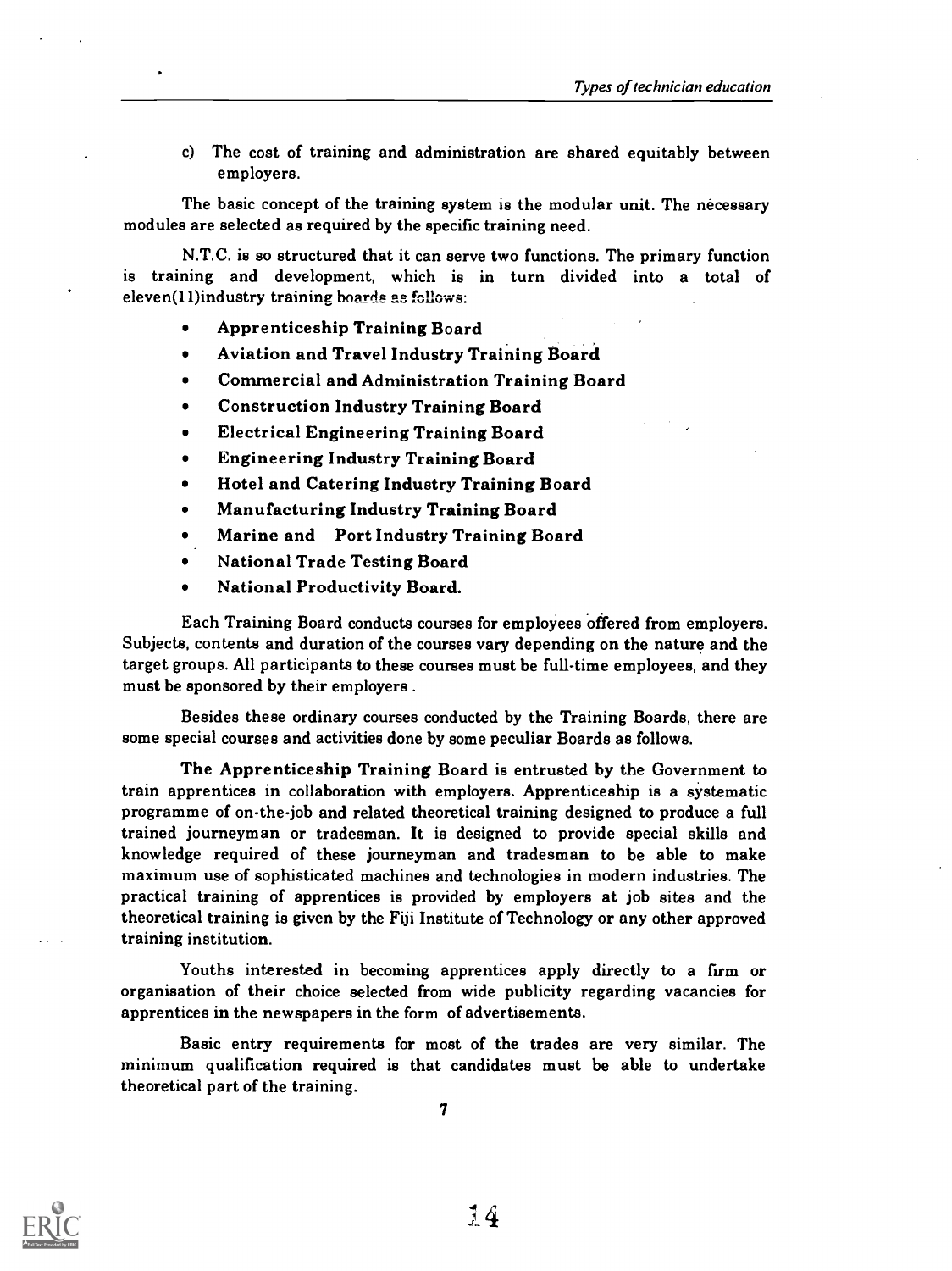The minimum age required for entry is 15 years, and there are no maximum age limits.

Trades offered under apprenticeship are as follows.

#### Trade Level

- a) Aircraft Maintenance
- b) Automotive Electrical
- c) Automotive Mechanic
- d) Boiler making
- e) Carpentry
- f) Cook
- g) Electrical Fitter Mechanic
- h) Electronics
- i) Fitting & Machining
- j) Heavy Mobile Plant Mechanic
- k) Joinery and Cabinet making
- 1) Marine Engineering
- m) Navigation and Seamanship
- n) Panel beating
- o) Plumbing
- p) Printing
- q) Refrigeration and Air-conditioning
- r) Saw Doctor
- s) Shipwright
- t) Welding and Fabricating

#### Technician level

- a) Electrical Engineering
- b) Telecommunication Engineering
- c) Mechanical Engineering
- d) Automotive Engineering

The duration of apprenticeship in each trade varies according to the complexity and depth to which the subjects and topics are taught in that particular trade. The apprenticeship period in each designated trade is as follows:

#### Trade Level

| <b>Fitting &amp; Machining</b> | $\bullet$ | 5 years |  |
|--------------------------------|-----------|---------|--|
| Shipwright                     | $\bullet$ | 5 years |  |
| Aircraft Maintenance           | $\bullet$ | 5 years |  |
| Saw Doctor                     | $\bullet$ | 3 years |  |

For all other remaining trades the duration is four years.

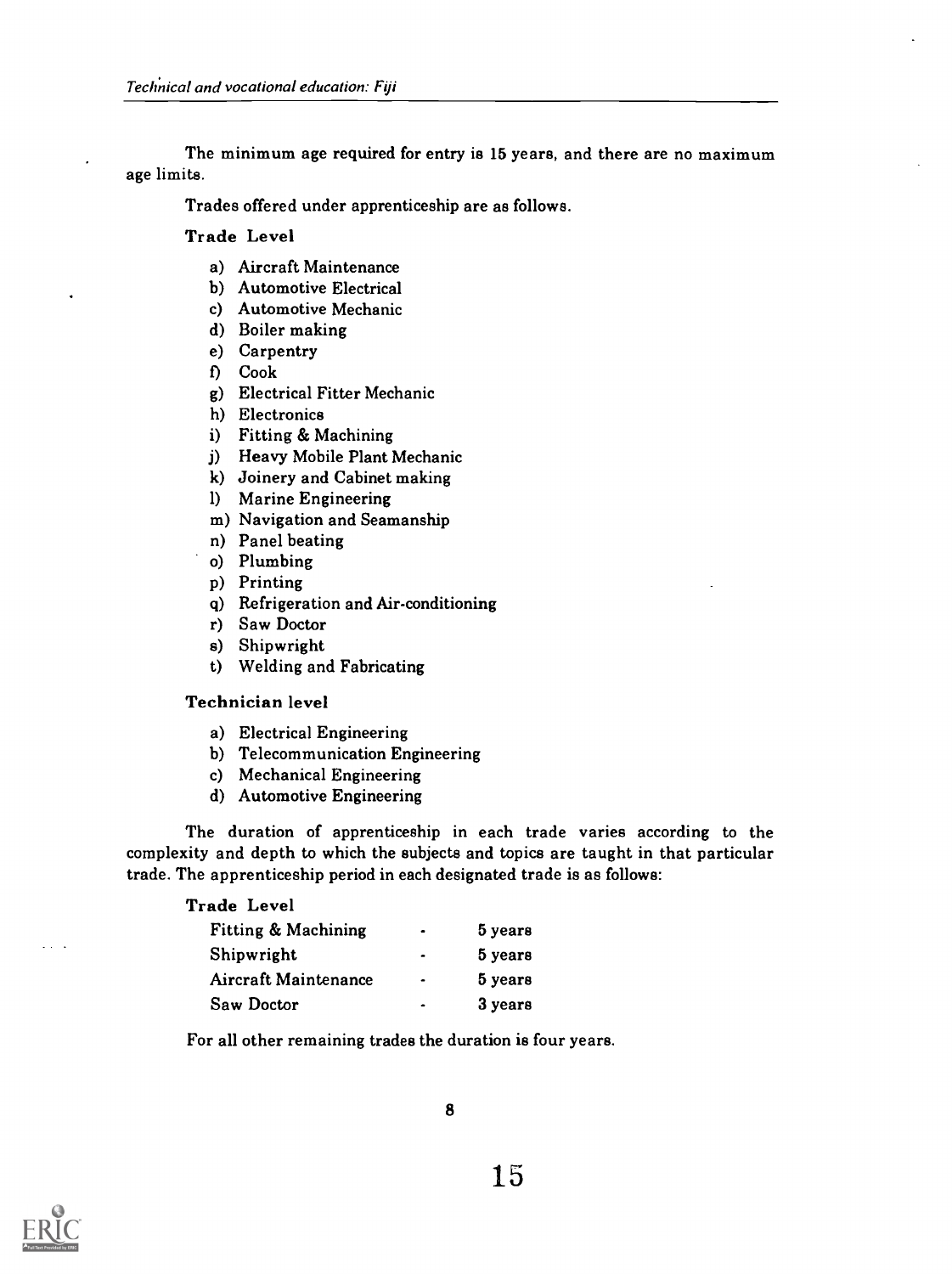For Technician Level Apprenticeship the duration is 5 years. The Certificate of Apprenticeship is awarded once an apprentice satisfactorily fulfills the terms of the contract.

The National Trade Testing Board runs the Trade Testing Scheme at three different levels;

| Tradesman Class I                       | - Final Level |
|-----------------------------------------|---------------|
| Tradesman Class II - Intermediate Level |               |
| Tradesman Class III - Basic Level       |               |

which are not part of any training programme but are available when any tradesman feels he is competent to do the test under some necessary qualification conditions.

Trade tests conducted at the three levels are both practical and theoretical. The theoretical part of the Tradesman Class I test is written whilst that for the Tradesman Class H test and the Trades man Class III test are either written or oral at the option of the candidate. The oral test is conducted in either English, Fijian or Hindustani.

The National Productivity Board is offering the following services:

. Training

Three training programmmes in QCC are offered according to target group.

#### **Consultancy**  $\bullet$

The Board offers consultancy services to advise and assist organisations in implementing and sustaining QCC activities.

#### Promotion

The board is supplementing the efforts of individual organisations to implement the QCC Concept by mounting promotional activities.

These activities are aimed at persons in top as well as Senior Managerial positions, Senior Government Officials and Trade Union Leaders.

#### 3.3 Fiji Institute of Technology (FIT)

The Fiji Institute of Technology, under the Ministry of Education, is catering technician education in all skill areas and at various levels including trade level courses.

The Institute normally adopts the block-release system of 12 weeks duration per stage. This seems to provide a suitably proportioned period of training of technicians in that over the four year period of apprenticeship, the trainee would have completed the 3 to 4 stages at the Institute totaling 36 to 48 weeks or 1,260 to 1,680 hours, depending on the skill to be specialized in. Likewise, he or she would have 160 weeks of on-the-job training in the four years of apprenticeship or approximately 6,400 hours.

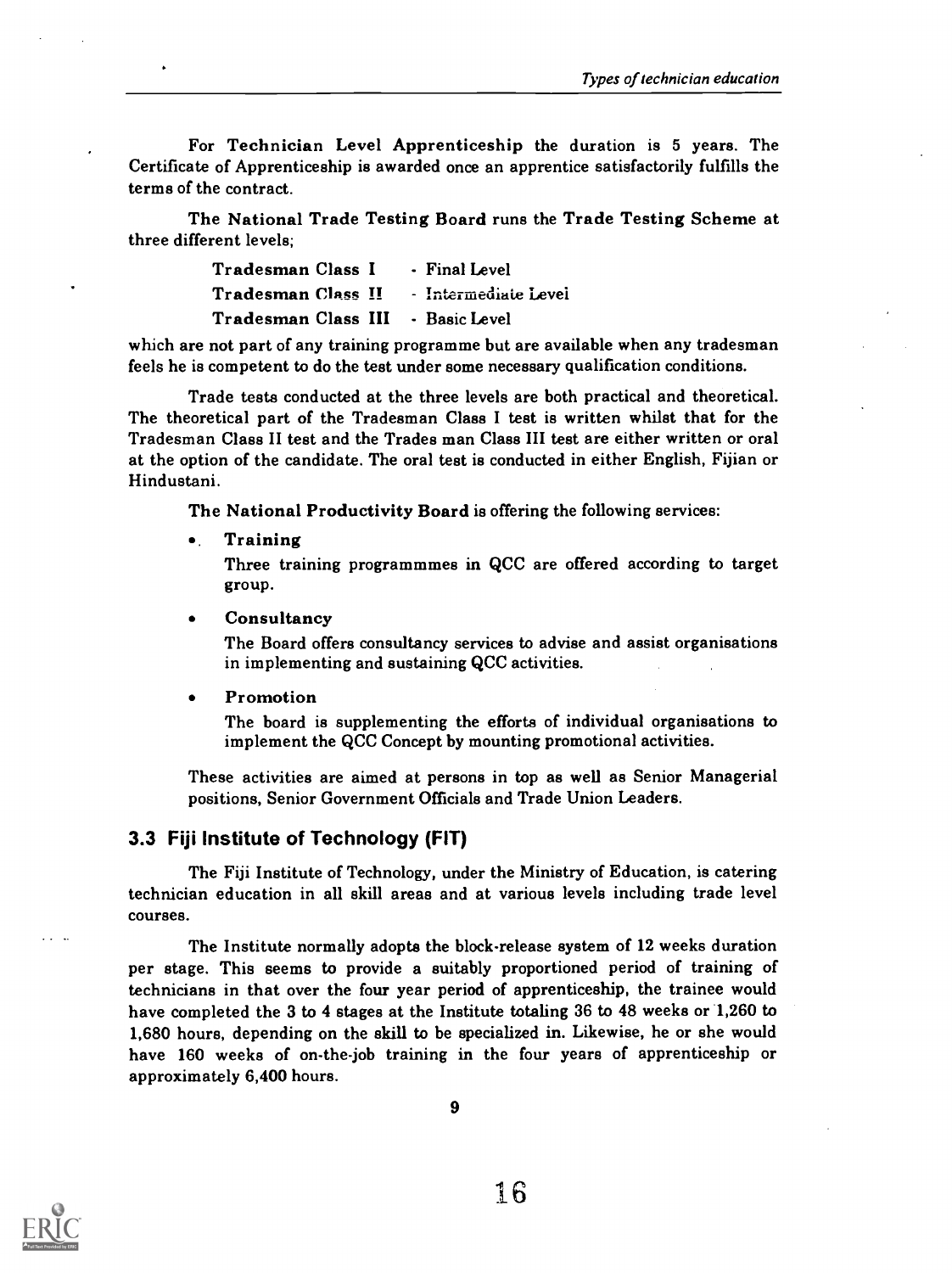#### 3.4 Technical Institutions of the Private Sector

#### 1. Firm-Based Training

Currently, firms provide about 63% of all low to medium level skill training. In Fiji, the larger firms offer a wide array of skill and non-skill related training programmes. Most small firms offer some informal onthe-job training and non-skill related employee training. Typically, they are not able to provide structured skill training programmes. They usually seek to employ skilled workers from other sources.

When looking for ways to improve employer participation, one sometimes finds that policy constraints are a factor that limits the participation of firms in training.

The Government is well aware of the wisdom of private employer participation and has, since 1970 made an attempt to provide a healthy climate for an increased contribution in this area.

#### 2. Proprietary Schools

There are about 24 proprietary schools in Fiji. These are generally small and have access to minimal facilities for training. They currently enrol a total of about 1,000 students each year. The schools offer secretarial and commerce courses training at the medium to high skill levels.

The Government does not contribute any financial support to these institutions. However, the Ministry of Education does control the establishment and operation of the schools through regulations governing such establishments.

#### 3. Non-Governmental Training Organizations

There are six major NGOs that offer skill training. They are all religious organizations that, for the most part, offer training programmes for special groups within the Fijian population. One of the institutions, namely; Monfort Boys Town, is considered to have some of the better capacity for medium level skill training programmes in the country.

All the NGOs have an excellent relationship and interaction with the Government. Monfort, for instance, receives grant through the budgetary process.

- a) Monfort Boys Town (Roman Catholic Brothers)
- b) L. D. S. Technical Institute (Mormon Church)
- c) Fulton College (Seventh Day Adventist)
- d) Tutu (Roman Catholic)
- e) Navuso Agricultural School (Methodist)
- f) Chevalier Farming School (Roman Catholic)

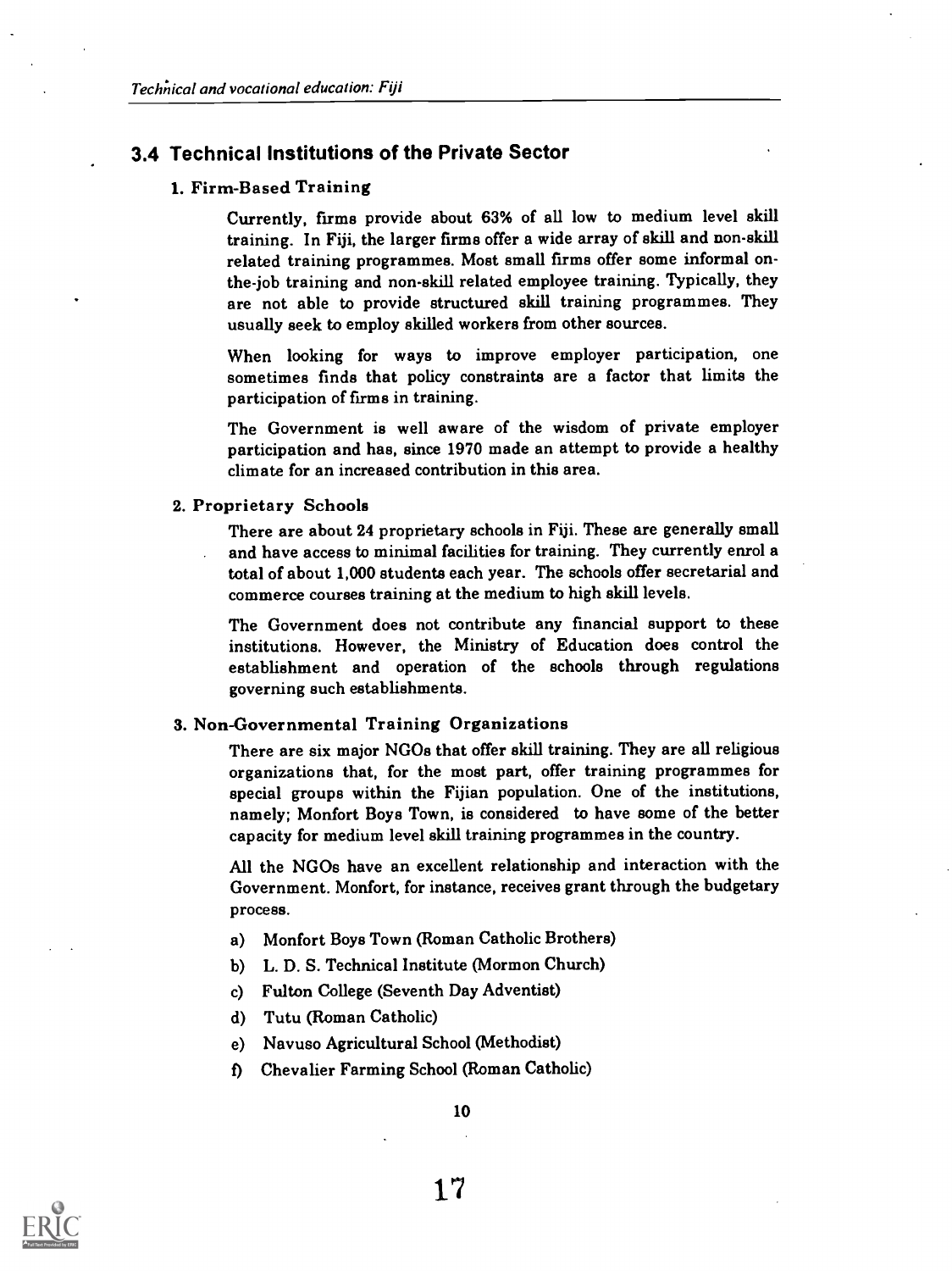The above institutions normally cater for early school-leavers and those who are denied opportunities for further education due to family or social problems.

It may be possible in future for these students to be exempted from the first stage, should they seek enrollment at the FIT later.

Industries are keen to employ graduates from the Monfort Boys Town because of the quality of training and their discipline.

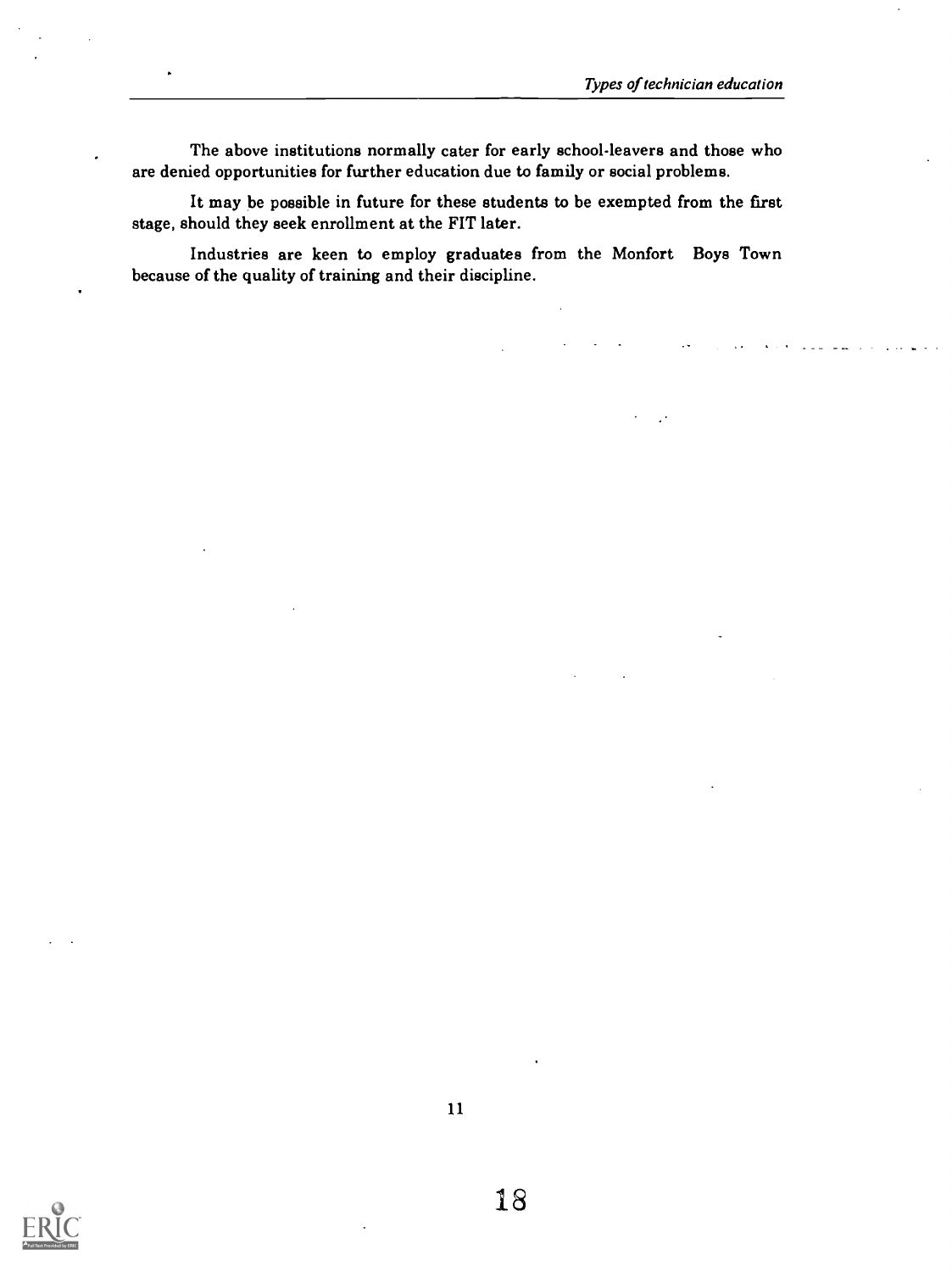## Part IV

## TECHNICIAN TRAINING AT FIT

Of the post-secondary institutions in the country the Fiji Institute of Technology is by far the largest. Currently, FIT has about 4798 full-time equivalent students enrolled in a wide variety of higher level skill and technician training programmes. This amounts to more than 50% of the total institutional capacity for higher level skill training in Fiji.

FIT for example, offers a very wide variety of courses ranging from shortterm upgrading courses to long term programmes taking at least a few years to complete. Graduation records show that 600-800 students (due to varying lengths of programmes, requirement for industry experience, and dropouts) are expected to graduate each year at FIT. The total number of graduates from the four schools would not be expected to exceed 1,200 graduates each year to the end of the decade.

FIT is also undergoing a major restructuring programme. The Government has decided to reorganize the Institute into a self-managing, autonomous body. In 1992, phase one was implemented by the Government.

Although FIT does many things well and has remained fully operational despite serious financial and personnel limitations over the past years, many policy and organizational issues would have to be addressed in the near future. If these issues are left unresolved and unattended, then there is a greater possibility of a decline in the effectiveness of the institution as it prepares for autonomy status.

FIT has developed on an ad hoc basis with donor agencies providing funds for separate projects and hence the need for a master plan for greater coordination of the existing facilities and orderly expansion, if any, in the future.

The facilities are generally adequate for the current programmes but there is a need to inject more resources in preparation for the introduction of advanced and specialized courses required by the industry.

In addition to the facilities and the equipment, the training and retention of staff is essential as well as the need for greater liaison with the industry so as to be in a position to respond to their needs.

#### 4.1 Entry Requirements

Initial entry qualification for all technician training is to pass in Fiji Junior Certificate (4th Form) including a pass in English, Mathematics and Basic Science or Physics.

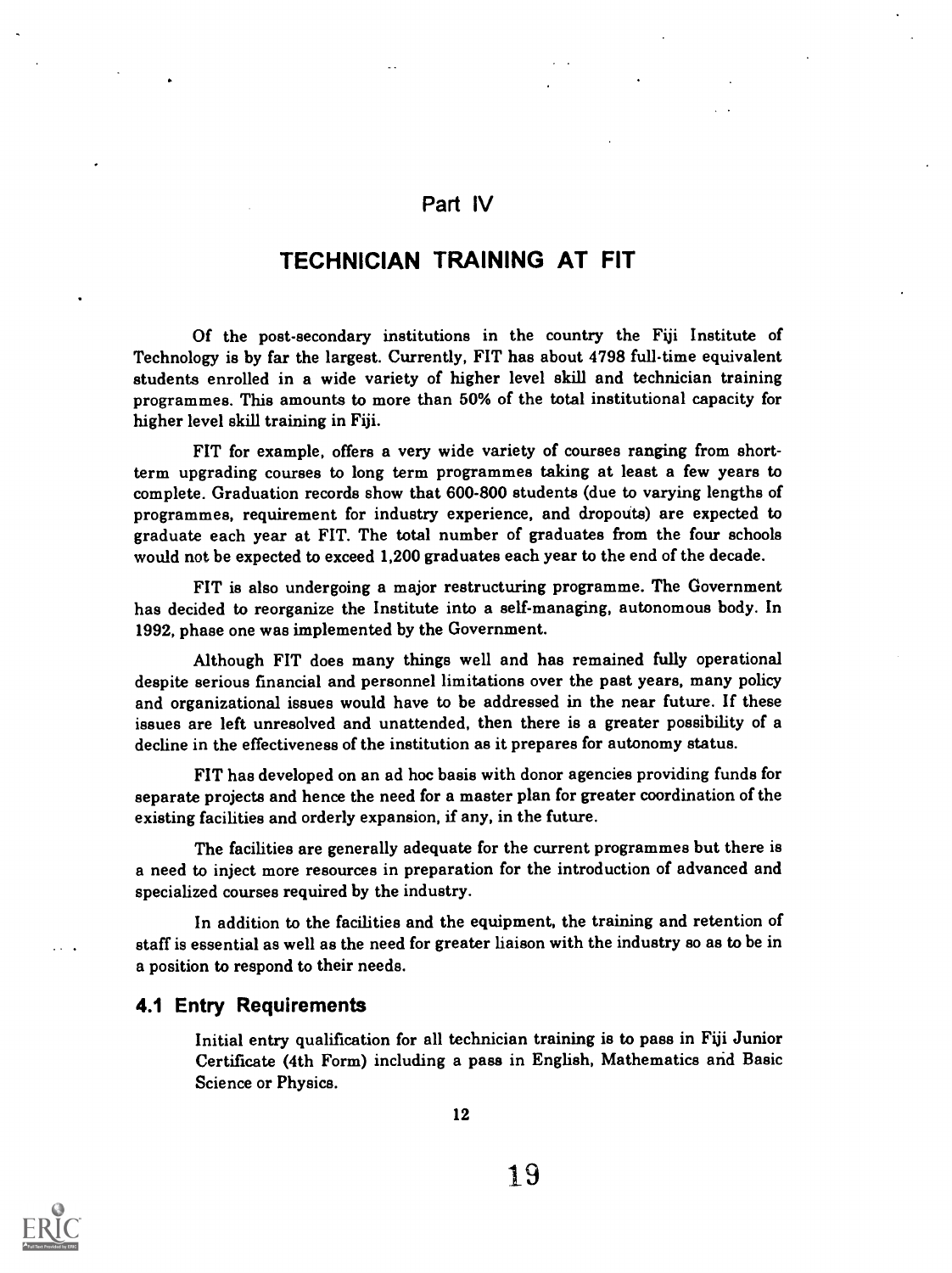For Ordinary Diploma Courses, the. qualifications are a pass in Fiji School Leaving Certificate or University Entrance. The student intake is mainly from industrial private firms or government departments as sponsored students.

Private students fill some 25 to 30% of the total number of places available. As a rule sponsored students get a preference over the private students for places on the course.

For Diploma Courses, Ordinary Diploma or its equivalent (overseas training) is required. Sometimes students may be allowed to take certain units in the Diploma programme without having met all the requirements of the Ordinary Diploma programme, subject to the approval of the School Board.

#### 4.2 Enrolments and Outputs

Enrolments for trade courses are done on employer's request under the FNTC Apprenticeship scheme. Ordinary Diploma and Diploma level courses attract students sponsored by firms, central government, regional countries and also private students. Most of these courses are Term (12 weeks) or Semester (24 weeks) based and certification is done when a student completes the required number of Units or Stages. For full-time courses running for 1 or 2 years, exams are held at the end of the course. Pass rates are high.

## 4.3 Course Structure (examples in the School of Building and Civil Engineering)



Chart III-1. Diploma and Ordinary Diploma Programme Flow Chart 1992

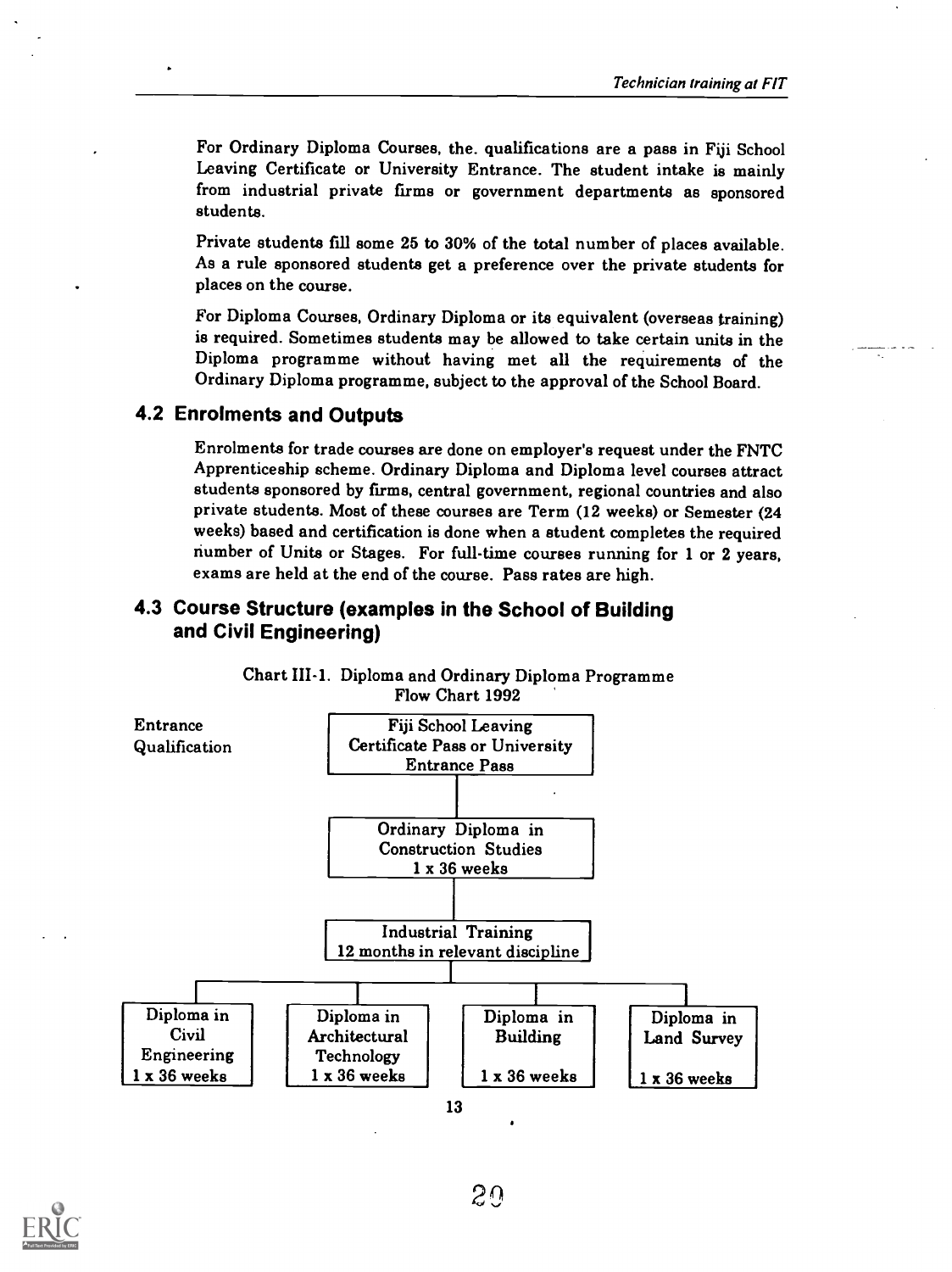

#### Chart 111-2 Trade Certificate & Advanced Trade Programme Flow Chart - 1992

#### 4.4 The Apprenticeship Course

The courses offered under the Trade Certificate Courses will be made up of 18 Units per course. Trade Certificate courses will consist of a total of 1440 hours consisting of three categories of subjects namely Common, Core and Practical subjects as depicted in Table III-1.



21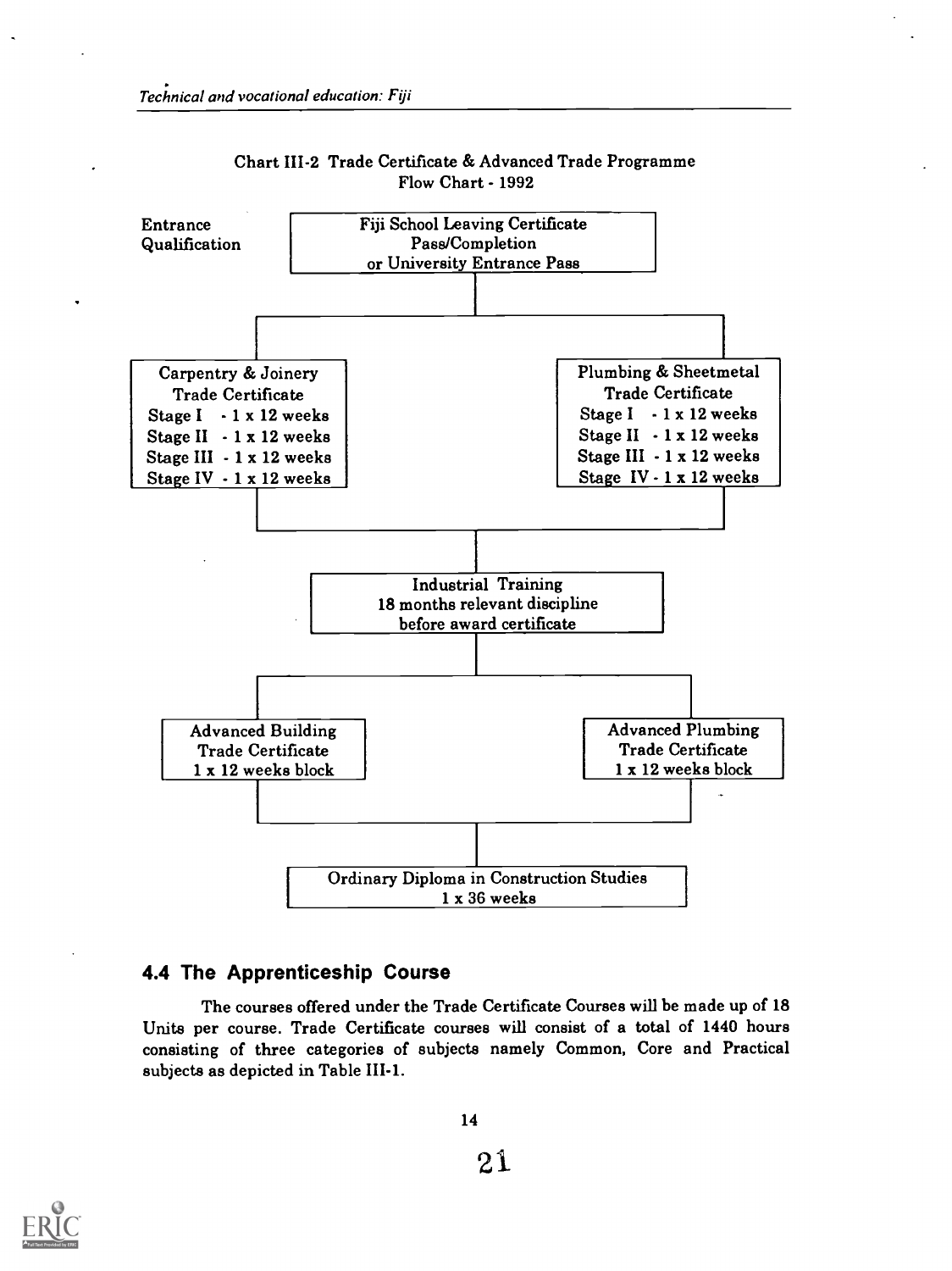A stage by stage course progression that covers the 4 years Trade Course Programme is shown in Chart 111-3.

A flowchart of the overall course structure commencing at the Trade Certificate level and all the way up to the degree level is shown in Chart 111-4. Presently the highest courses offered at FIT is the Diploma Programme; the other higher diploma and degree courses will be introduced in a couple of years time.

#### Table III-1 General Structure of the Courses

The overall course structure will be base of Certificate  $= 18$  Units Passed

| Hours | <b>Type</b> | Subject                                     | Assessed |
|-------|-------------|---------------------------------------------|----------|
| 80    | Common      | <b>Technical Communications</b>             | Exam     |
| 80    |             | <b>Technical Drawing for Craft Students</b> | C/W      |
| 80    |             | <b>Applied Materials Technology 1</b>       | C/W      |
| 80    |             | <b>Applied Materials Technology 2</b>       | C/W      |
| 80    |             | <b>Trade Mathematics 1</b>                  | Exam     |
| 80    |             | <b>Trade Mathematics 2</b>                  | Exam     |
| 80    | Core        | <b>Craft Science 1</b>                      | Exam     |
| 80    |             | <b>Craft Science 2</b>                      | Exam     |
| 80    |             | Workshop Technology 1                       | Exam     |
| 80    |             | Workshop Technology 2                       | Exam     |
| 80    |             | Workshop Technology 3                       | Exam     |
| 80    |             | Workshop Technology 4                       | Exam     |
| 80    | Practical   | Workshop Project 1                          | C/W      |
| 80    |             | Workshop Project 2                          | C/W      |
| 80    |             | <b>Workshop Project 3</b>                   | C/W      |
| 80    |             | Workshop Project 4                          | C/W      |
| 80    |             | Workshop Project 5                          | C/W      |
| 80    |             | Workshop Project 6                          | C/W      |
| 1,440 | 18 Units    | <b>Trade Certificate</b>                    |          |

The Common Units are used to create Electives for substitution.

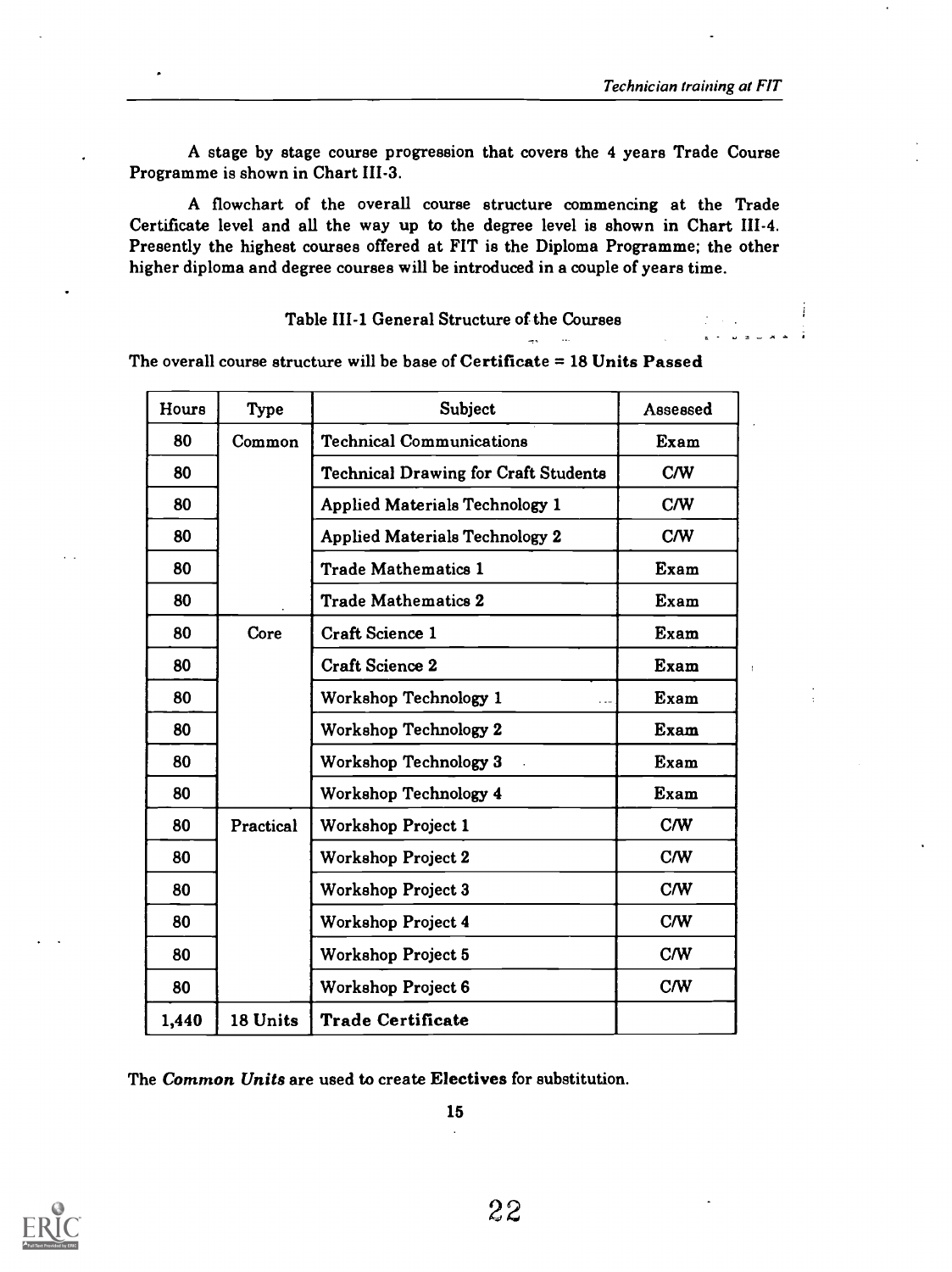

Chart III-3. Course Patterns and Aims

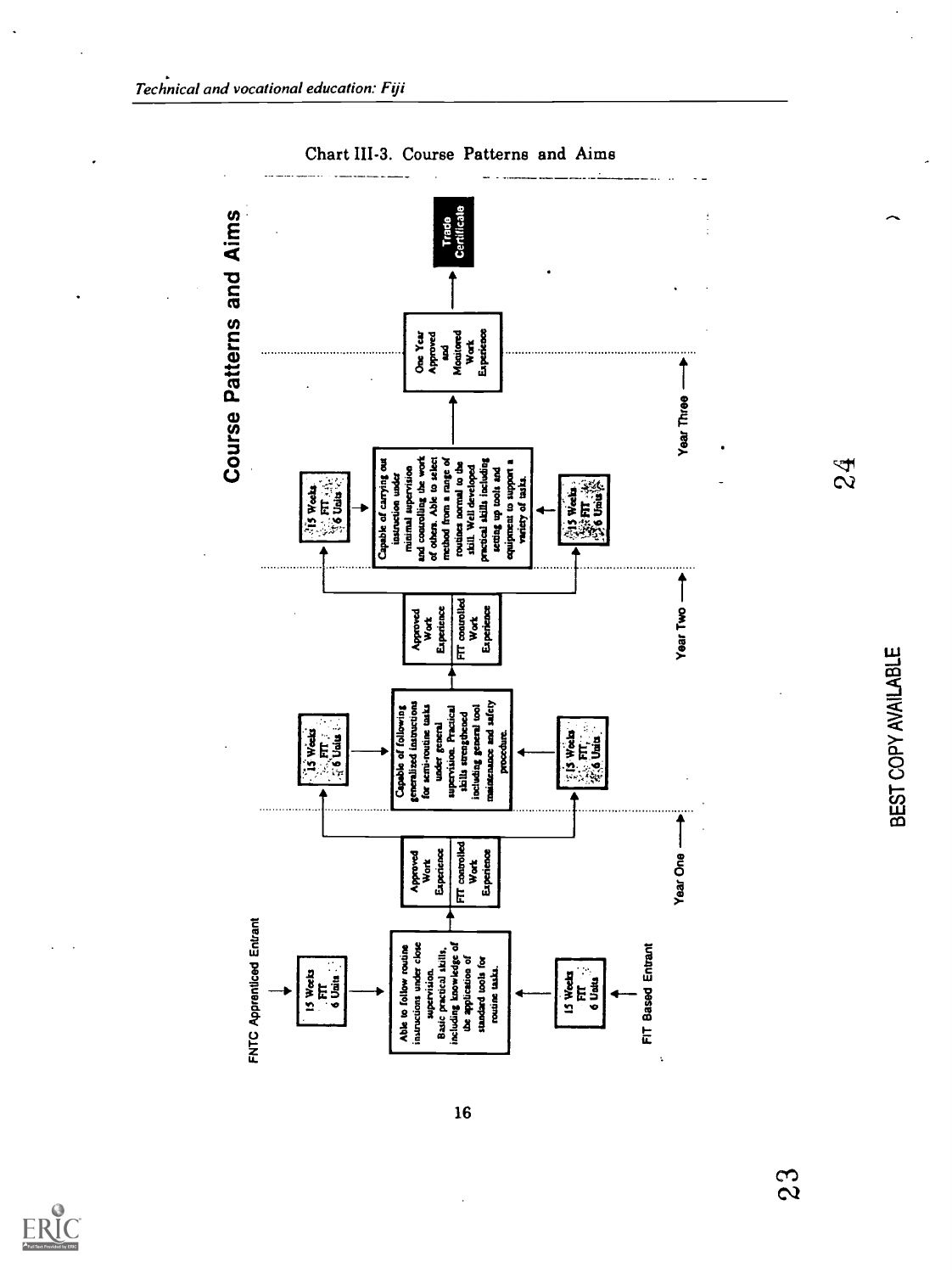

Chart III-4. Course Structure

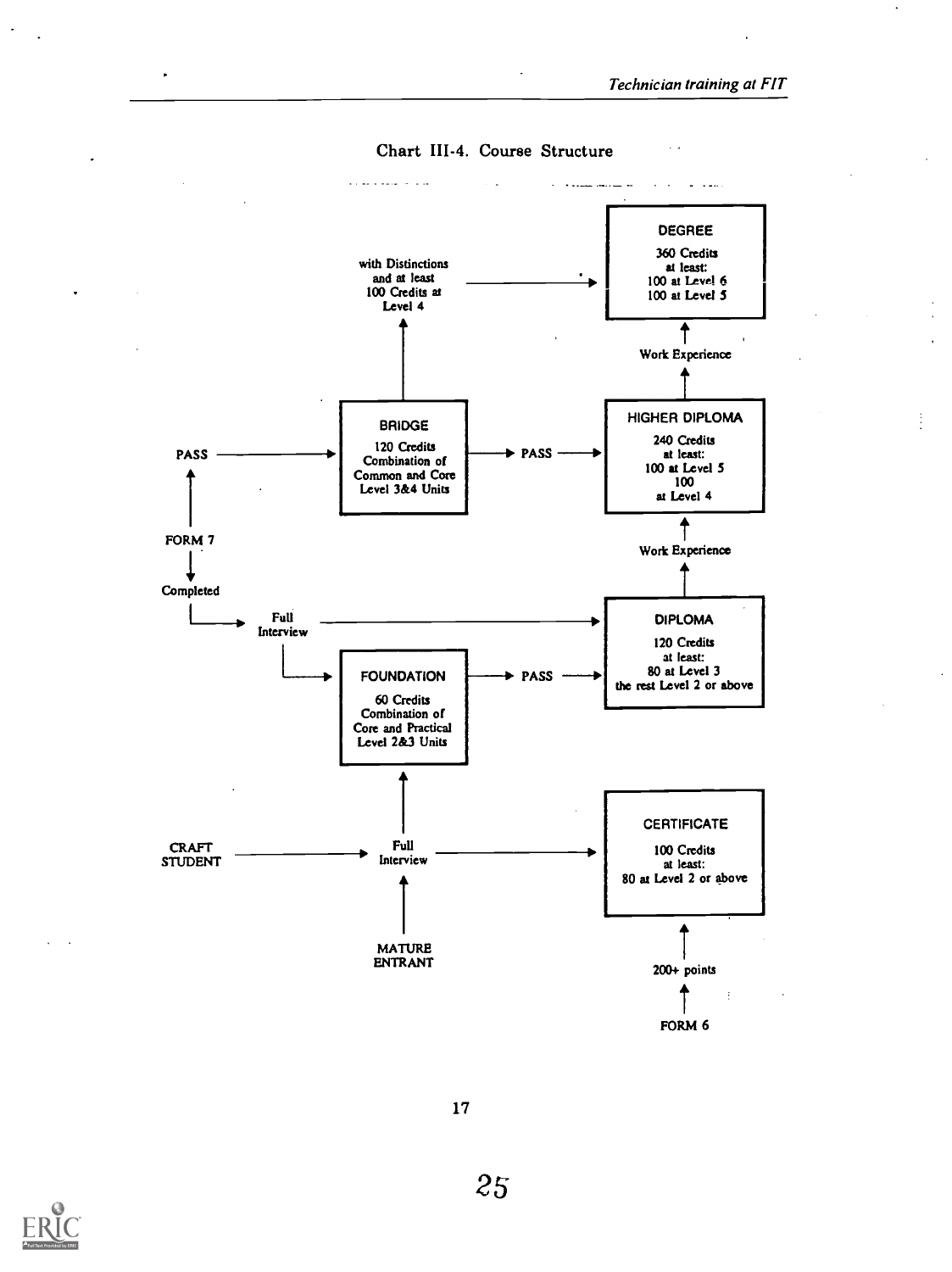# , 4.5 Administration of FIT

1. Fiji Institute of Technology is a government institution functioning under the auspices of the Ministry of Education.





- 2. A Board of Governors comprises representatives from relevant private sectors institutions organizations and also from related government ministries. This Board is primarily envisaged to be an advisory body to the Ministry of Education, and is hoped to develop into a Council with wider terms of reference.
- 3. Institutional policies and, goals are initiated and drafted by the Principal and his staff and are discussed thoroughly with the Ministry of Education and the Public Service Commission for implementation.
- 4. There is direct, easy and effective two-way linkage with the Ministry of Education. Similarly, there is direct as well as indirect (through Ministry of Education, mainly on policy matters) linkage with other government organizations such as PSC, Foreign Office, Finance, Labour, etc. There is close and clear communication with FNTC that runs the apprenticeship 18

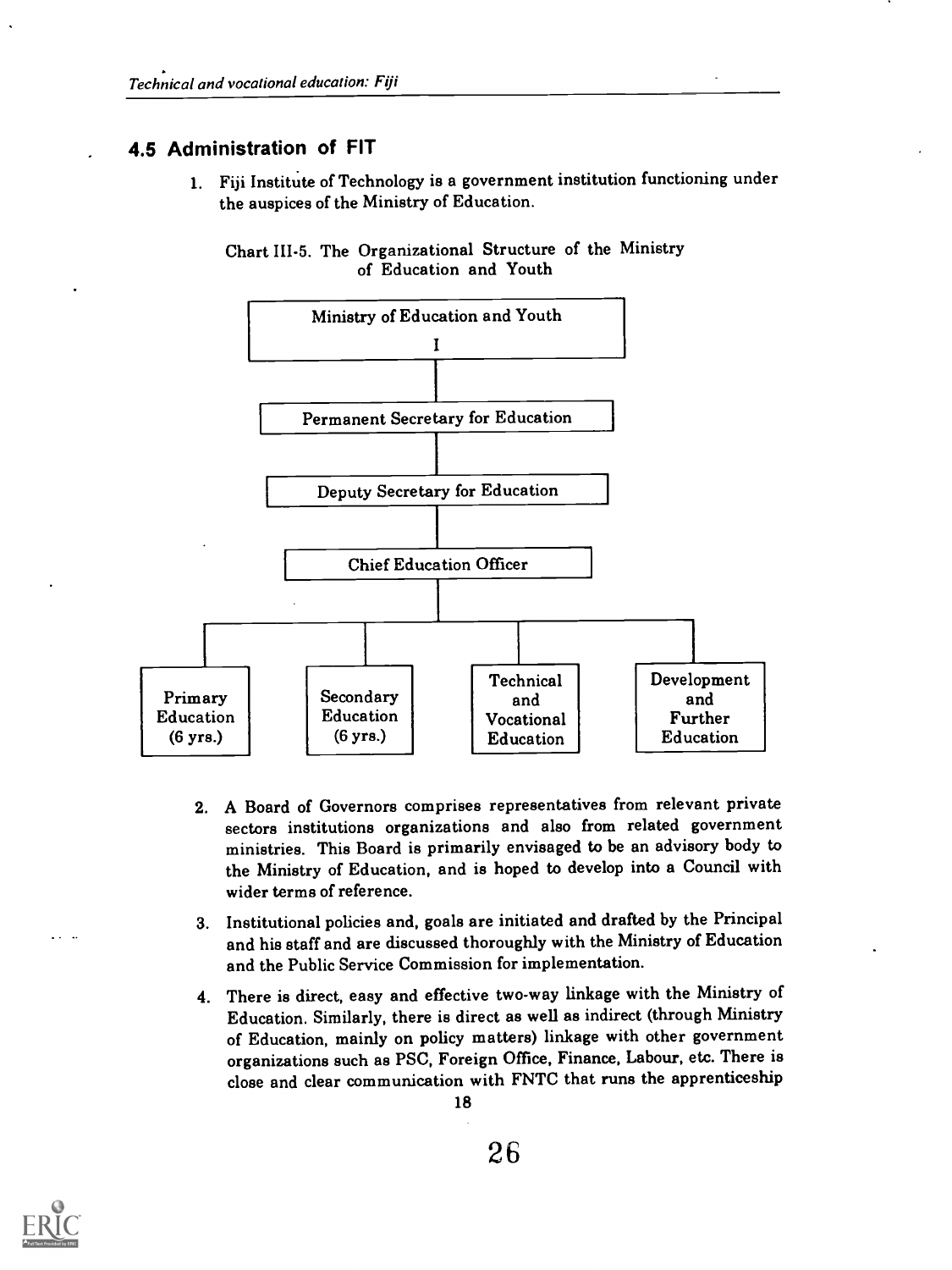scheme. Also there is direct access to and from employers and their training officers. The Institute also caters for some of the training needs of Regional Countries and has direct liaison with their governments and the scholarship funding section of CFTC.

Chart 111-6. Linkage between FIT and other Organizations



5. The new management chart is shown in Chart 111-7. FIT Council was newly established under the Fiji Government Degree No. 18 of-1992 to ensure amongst its many functions to encourage the greatest possible participation in vocational training and evaluation of all citizens of Fiji.

Three main departments will be created.

- The Registrars Department will be responsible for the general administrative and support services for FIT. It will be headed by the Registrar and six Assistant Registrars will be responsible for their functional areas
- The Dean of the Engineering Faculty (DEF) will directly assist in the facilitation of links amongst the engineering schools and between the Faculty and the industries. This setup is important because the needs of the industries and the course contents which are offered by the institute can be integrated to ensure that FIT produces the goods.
- Similar to the Engineering Faculty the Dean of Commerce and General (DCGS) will ensure better coordination and link between this faculty and the corresponding industries
- 6. The principal is responsible for the overall administration, management, planning and functioning of the institute through its Management Committee consisting of Vice Principal, Heads of Schools and Administration Officer.

Academic Board governs all matters concerning curriculum development, examinations, results, certification, etc. It consists of all Heads of Schools, one elected member from each School, Examination Officers, Librarian and Administration Officer.



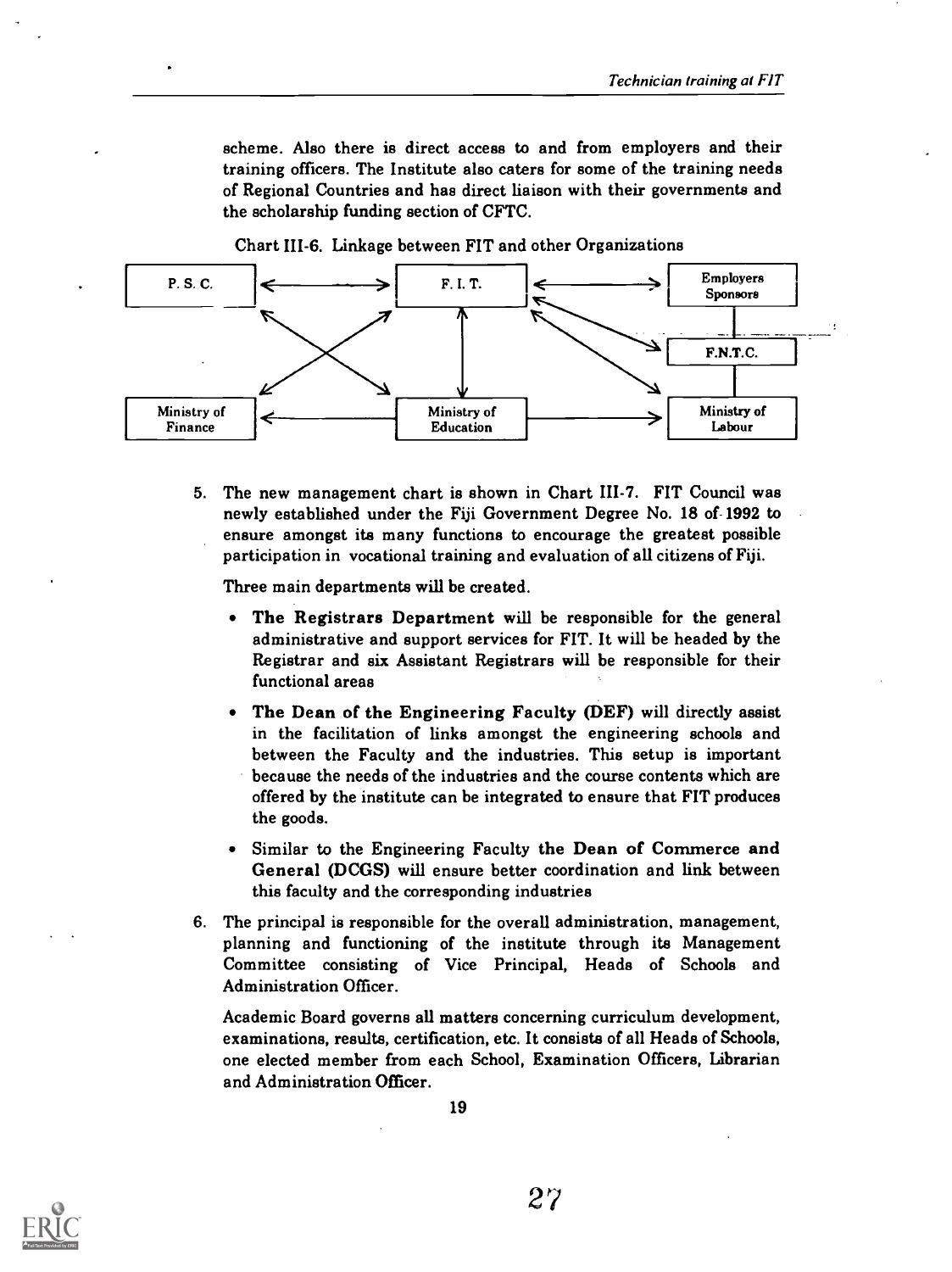

Chart III-7. FIJI - Education Investment Programme

20

28



# BEST COPY AVAILABLE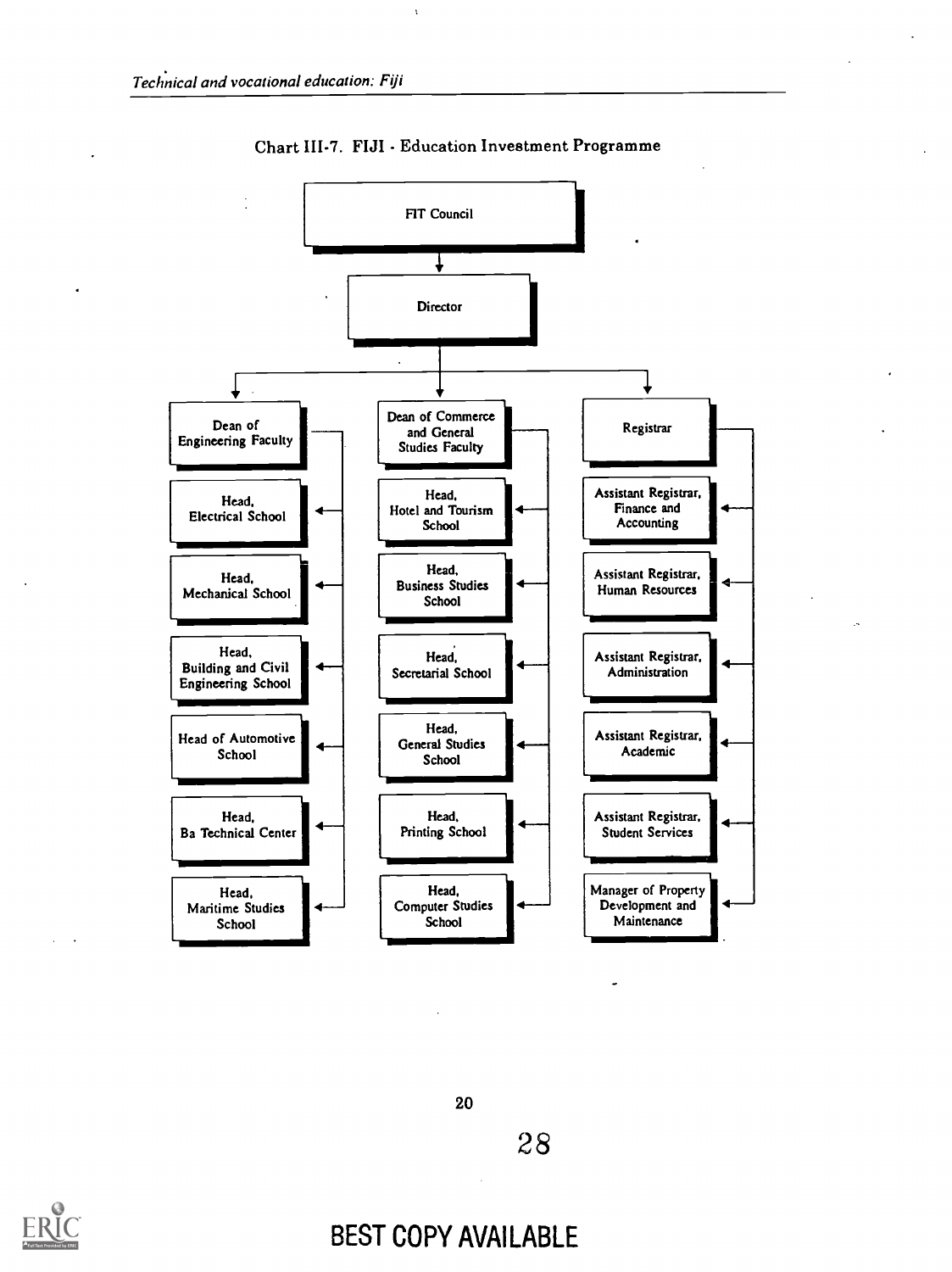7. Each school is under supervision and guidance of its Head of School and works along Section/Department lines based on specialization of subjects. New ideas for the design revision and teaching of syllabus emerge from School Boards and industry representatives.

## 4.6 Staff Qualifications

- 1. Senior Staff (Heads of School, Lecturers) have University Degrees in their respective disciplines and also relevant industrial experience.
- 2. Others have diploma or certificate level qualification with additional industrial experience.
- 3. Rough breakdown of staff qualification is as follows:

| Degree      | 55 |  |
|-------------|----|--|
| Diploma     | 60 |  |
| Certificate | 75 |  |

4. About 20 posts are still vacant, and in the process of being filled.

#### 4.7 Selection and Recruitment of Staff

- 1. Vacant posts are advertised and applicants are short-listed for interviews conducted by the Principal (Chairman) and three senior members of the school.
- 2. Appointments of lecturers, assistant lecturers and supporting staff are made by the Central Staff Board (Permanent Secretary for Education, Fiji Teachers Union, Fijian Teachers' Association, F.I.T. Principal) on the recommendation of the Principal.
- 3. For senior lecturers and Heads of Schools, Central Staff Board nominates the best suitable candidate to the P.S.C.

## 4.8 Processes of Technician Curriculum Development

- 1. F.I.T. does not have a Central Curriculum Development Unit yet. Individual schools design their curricula.
- 2. The school appoints specialist teachers/lecturers both from within the Institute, external teaching Institution, the profession and the industry concerned to form a group for curriculum design.
- 3. The team prepares a draft.
- 4. The head of the school together with the team revises the draft.
- 5. The draft is presented to a committee appointed by the Principal. The committee consists of the Head of the School concerned, two other Heads of Schools of related studies, and. two more of any other disciplines.

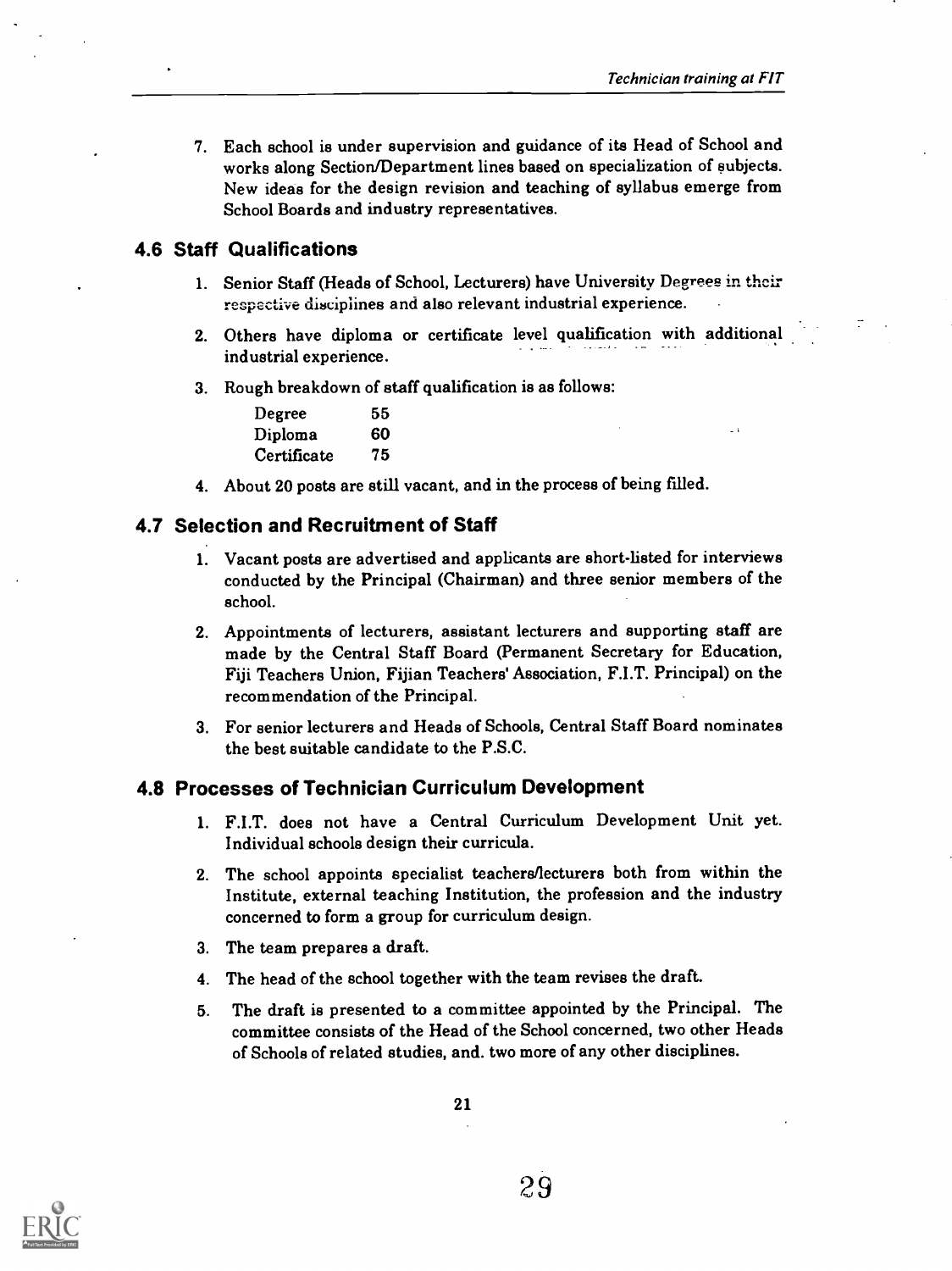- 6. The committee, under the chairmanship of the Principal, revises the curriculum. The committee may recommend to the school amendments/additions, etc., mainly in areas of policies.
- 7. The final draft is presented by the Head of the School to the Academic Board and upon their approval is finally adopted.
- 8. Since 1977 1978 the local technician courses have been introduced and implemented. These syllabi are continuously assessed, modified and improved to meet the needs of new and modern industries equipped with machines based on modern technologies. Feedback on the industrial requirements is usually provided by the Apprenticeship Officers, Apprenticeship Training Board and the Board of Governors.

#### 4.9 Student Evaluation

- 1. All examinations are internal.
- 2. Award of final certificate/diploma is based on:

| Minimum Attendance           | 75% |
|------------------------------|-----|
| Minimum Course Work          | 50% |
| Minimum Examination Mark 40% |     |

#### 4.10 Resource Centre

- 1. The Institute has a centralized Audio-Visual Aid Centre.
- 2. A move towards establishing a central unit for developing the assessment materials has been made in the Building and Civil Engineering School.

#### 4.11 Classroom Situations

- 1. On the whole the student-teacher ratio is 25:1
- 2. The average class size for theory is 25, and that for practical 15.

## 4.12 Technical Teacher Training

#### 1. Programmes

a) Formal Teacher Training Programme at FIT

Newly recruited staff who do not have teaching qualifications undergo this programme. This is a one-year day release course, attendance being required on, Wednesday and for one week full-time in the first and second term holidays.

An average of 15 staff undergo this programme each year, and since 1977 about 80 staff have gone through this training.

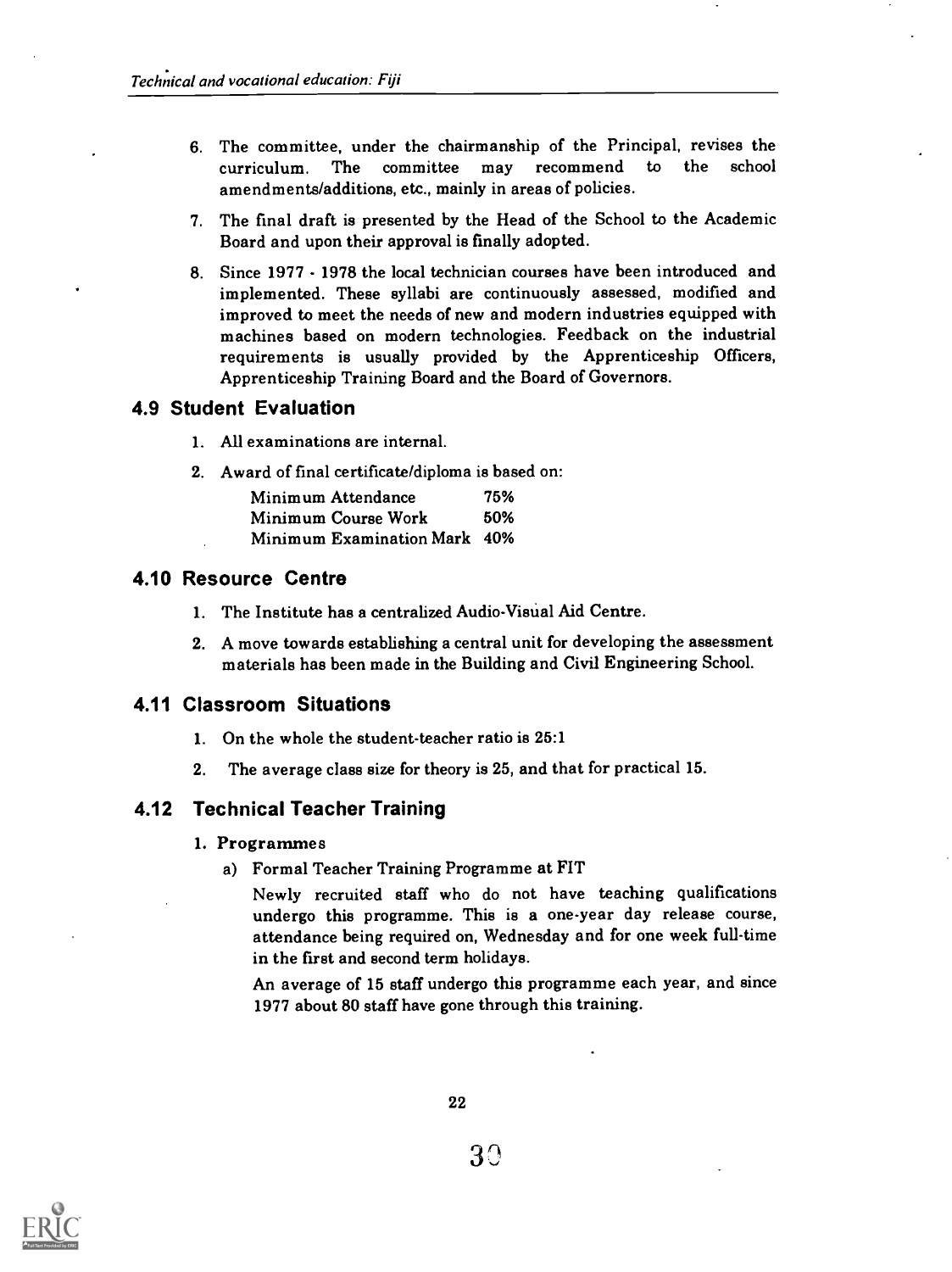Syllabus:

- Basic and applied pedagogy  $\bullet$
- English and communication  $\bullet$
- Technical teacher techniques  $\bullet$
- Educational evaluation and management  $\bullet$
- b) Industrial Training for Teachers

Arrangements are made with local firms for staff to have industrial training normally during school holidays. This may be from two-week to two-month duration.

Staff are also sent overseas for six-month to nine-month industrial attachment for specialization.

2. Staff Appraisal

Heads of Schools make annual confidential reports on their staff, and these reports are signed by the Principal and used for staff promotion.

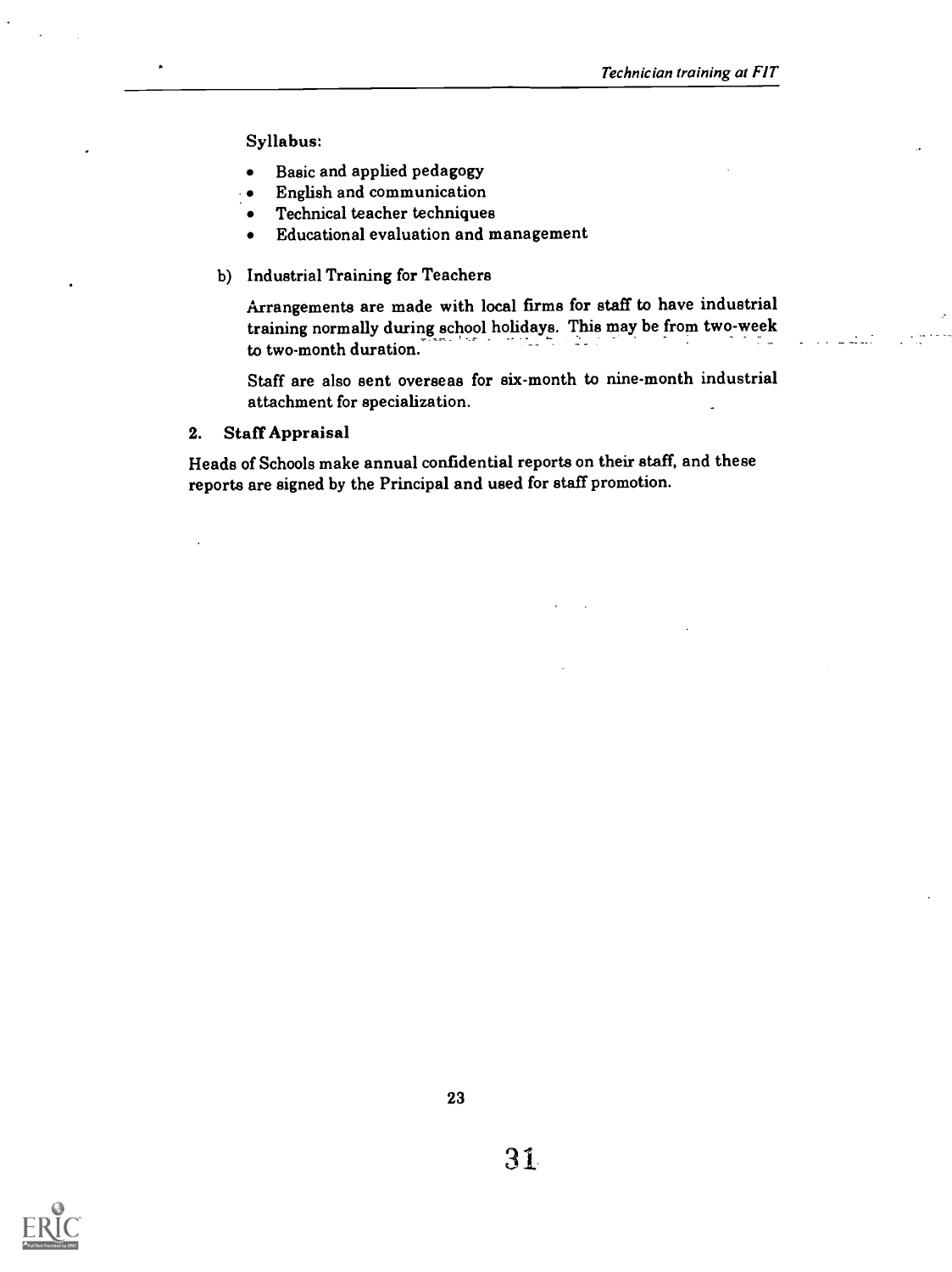## Part V

### **TRENDS**

Fiji, like other developing countries of the region, will strengthen, streamline and, to a certain degree, expand the TVET systems in order to equip a growing population with the knowledge and skills required for gainful employment as well as to set up their own enterprises.

Fiji also recognizes the rapid advances made in the field of science and technology which has relevance to TVET and the industrial growth and development..

With regard to TVET, specific trends can be summarized as follows:.

- the need for more enterprises-based TVET;  $\bullet$
- the expansion of formal and non-formal TVET;
- a greater role for the private sector in providing TVET;
- greater emphasis on work-related experiences or vocationalization of  $\bullet$ education;
- greater and more extensive use of technologies to improve TVET;
- greater and closer co-operation and co-ordination between public and  $\bullet$ private sectors in providing TVET programmes.

These trends are emerging in Fiji and are expected to grow and strengthen with the passage of time.



ï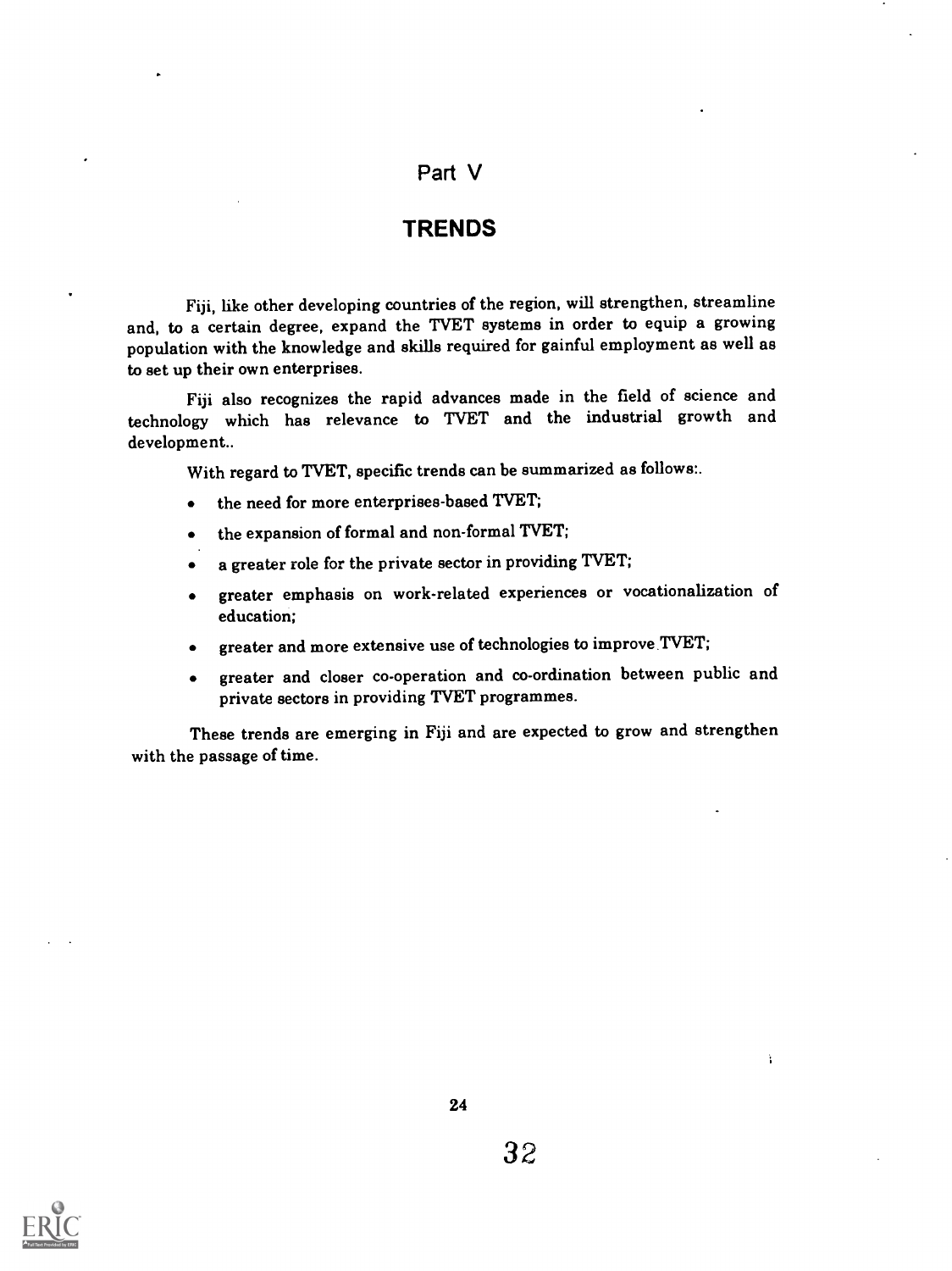# Part VI

# LIST OF TECHNICIAN EDUCATION INSTITUTIONS

Notations used in the list

- 1. Address
- 2. Courses offered

#### 6.1 Fiji Institute of Technology

- 1. P. 0. Box 3722, Samabula, Suva
- 2. a) Automotive Engineering
	- Ordinary Diploma in Automotive Engineering
	- Trade Certificate Courses  $\bullet$ Automotive Mechanics Heavy Mobile Plants Vehicle Electrical Panel Beating

#### b) Building and Civil Engineering

- Diploma Courses Civil Engineering Building Architectural Technology Land Survey
- Ordinary Diploma in Construction Studies
- Advanced Building Trade Certificate Course
- Advanced Plumbing Trade Certificate Course
- Trade Certificate in Carpentry and Joinery
- Trade Certificate in Plumbing and Sheet metal
- Water Fitters Certificate
- Certificate in Sanitation and Drainage
- c) Business Studies
	- Diploma Course

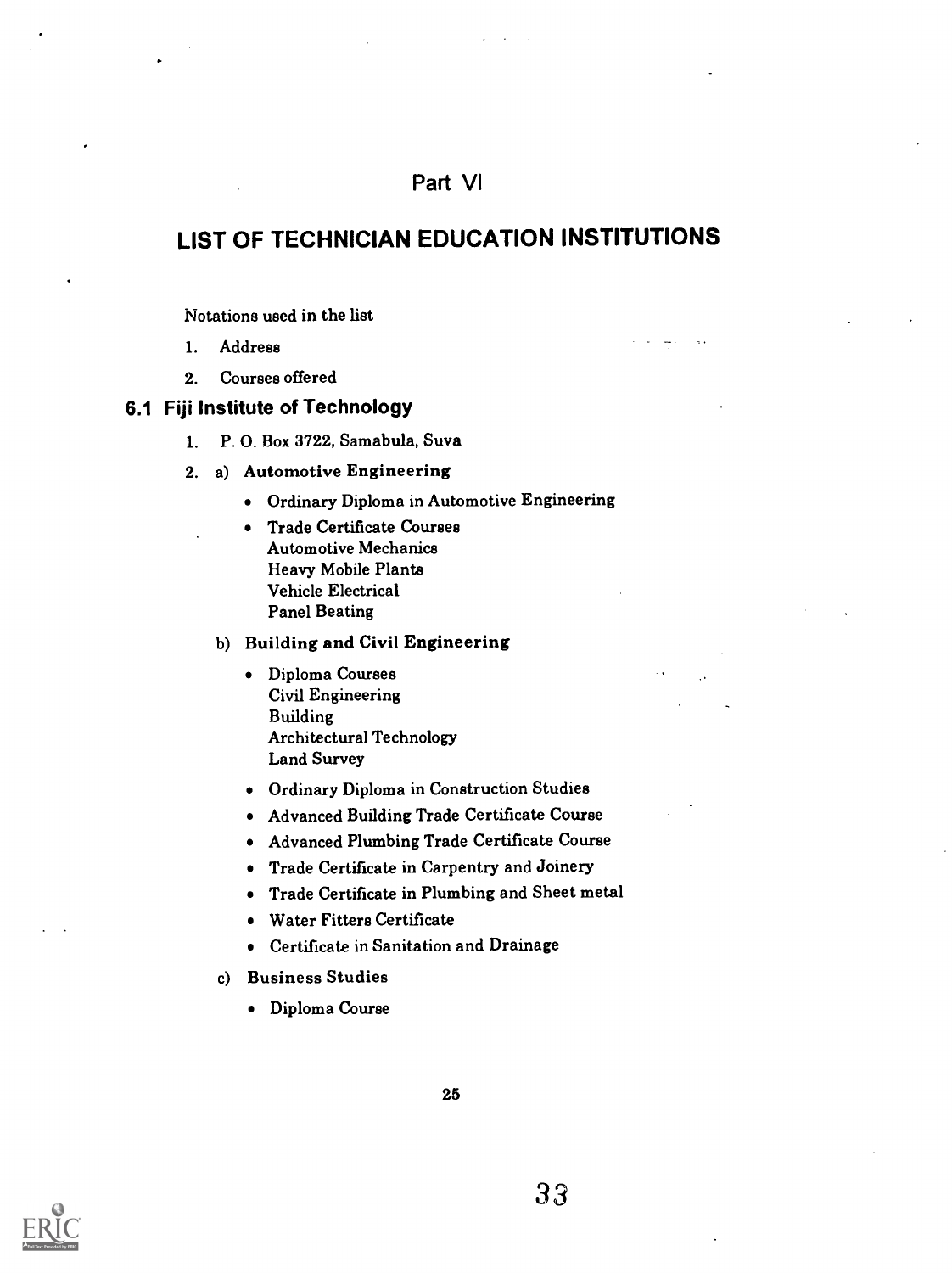- Certificate Courses Business Studies Data Processing Supervision Accounting Commercial Studies
- Advanced Certificate in Supervisory Management

#### d) Secretarial Studies

- Diploma Course
- Certificate Course
- e) General Studies
	- Ordinary Diploma Course in Industrial Laboratory Technology

#### f) Electrical Engineering

- Diploma Courses Telecommunication Engineering Electrical Engineering Computer Engineering
- Electrical Trade Certificate Course

# g) Hotel and Catering Services

- Diploma Course
- Certificate Courses Hotel Accounting I, II Front Office and Reception Craft Cook I, II Housekeeping Food and Beverage
- h) Maritime Studies
- i) Mechanical Engineering
	- Ordinary Diploma Course
	- Certificate Course
		- Fitting and Machining Plant Engine Refrigeration and Air Conditioning. Fabrication and Welding

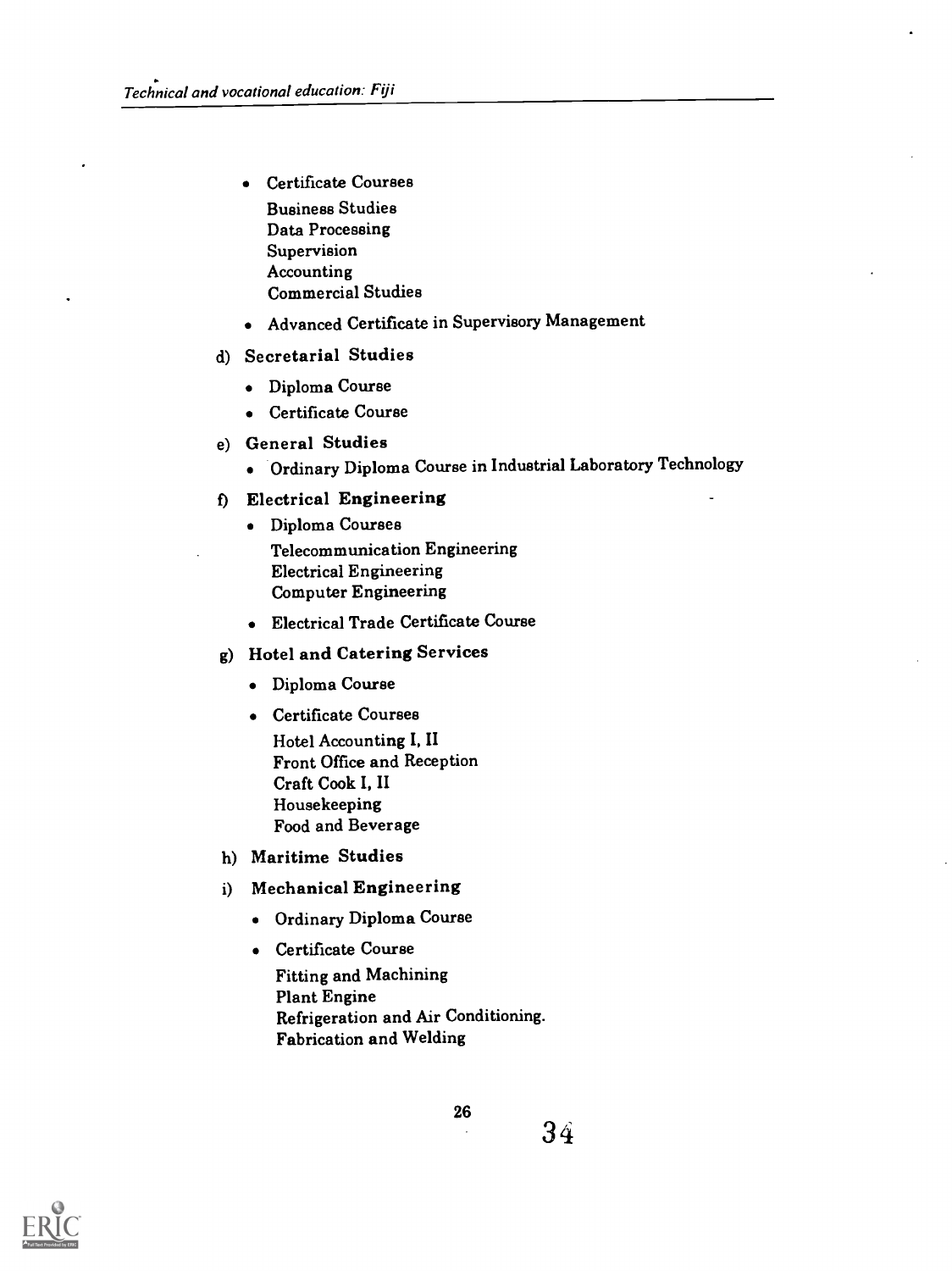#### j) Printing

## 6.2 Telecommunication Training Centre

- 1. P. 0. Box 40, Suva
- 2. a) Trainee Technical Officers Course
	- b) Higher Technicians Certificate Course
	- c) Trainee Technician Course
	- d) Supervision and Management and Operational Course
	- e) In-Service Training
	- 0 Pre-Technician Training

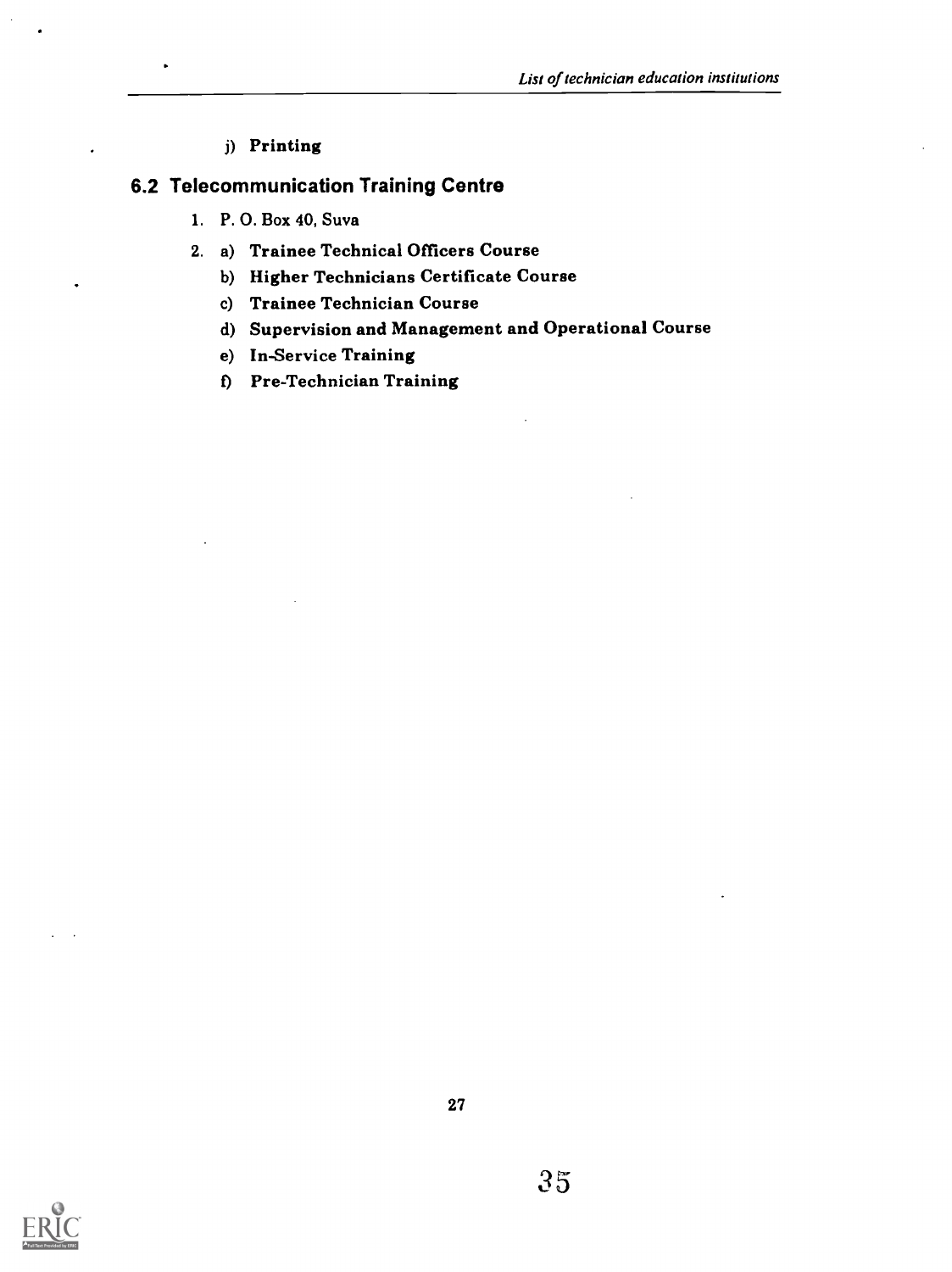# BIBLIOGRAPHY

- 1. Fiji Institute of Technology, Prospectus 1992
- 2. FNTC Handbook 199
- 3. The National Trade Testing Scheme (FNTC)
- 4. National Economic Summit May 1991
- 5. Social Indicator for Fiji, Issue No. 5, Bureau of Statistics
- 6. Technician Education in Fiji, Country Report CPSC, 1983
- 7. Handbook, Telecommunication Training Centre-Fiji
- 8. Country Paper, The CPSC 20th Aniversary Seminar